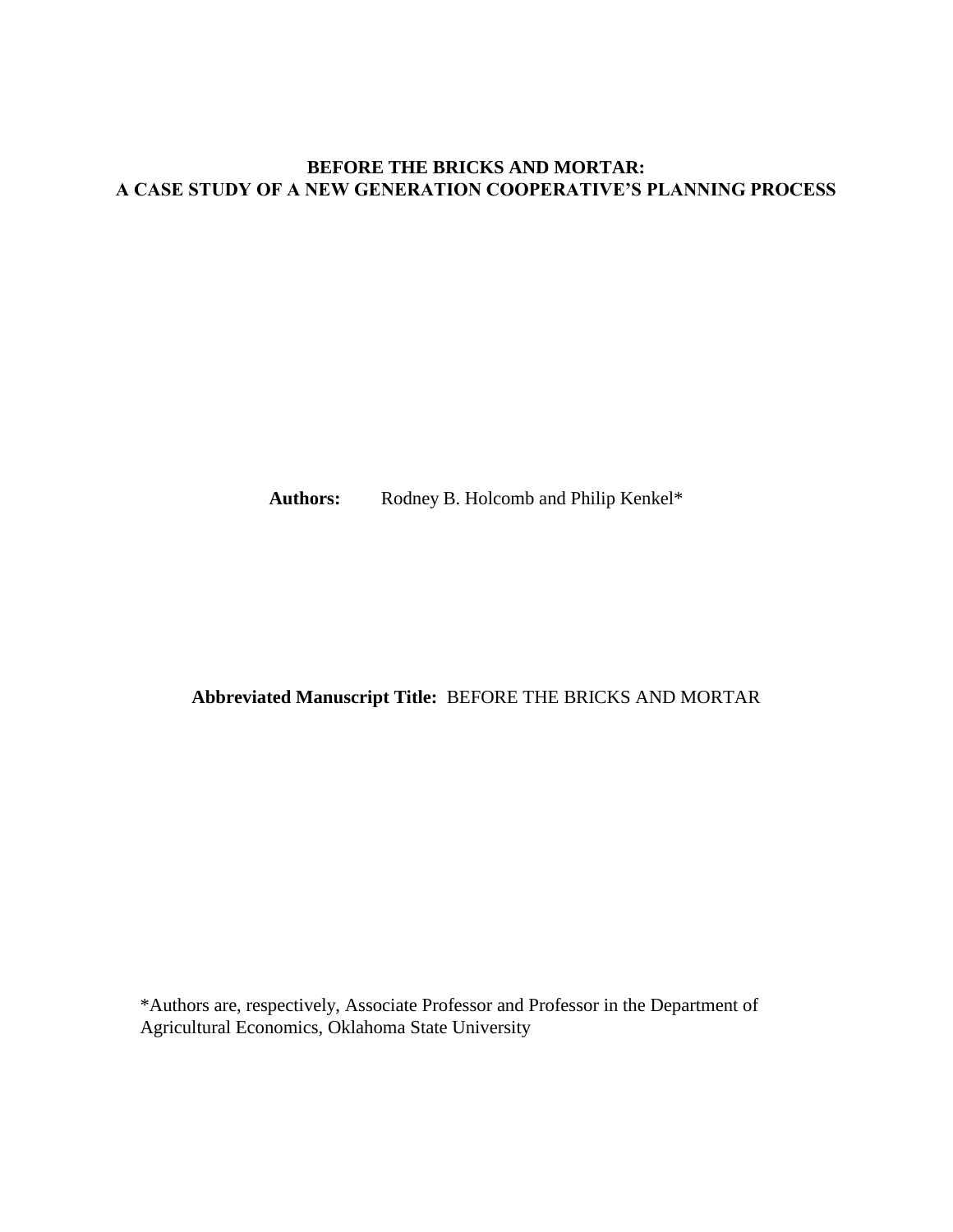## **BEFORE THE BRICKS AND MORTAR: A CASE STUDY OF A NEW GENERATION COOPERATIVE'S PLANNING PROCESS**

Abstract: To generate additional income for their members, many cooperatives consider forward integrating into processing activities. However, many market, industry, and economic issues must be considered before choosing a value-added processing activity to pursue. Gathering the necessary information to evaluate various processing opportunities is a considerable undertaking and may require the expertise of university personnel, economic development specialists, and possibly professional consultants. Using an Oklahoma new generation cooperative case study, this paper outlines a market assessment process for valueadded ventures.

**Key words/phrases:** strategic planning, market entry strategies, "matrix" assessment, new generation cooperative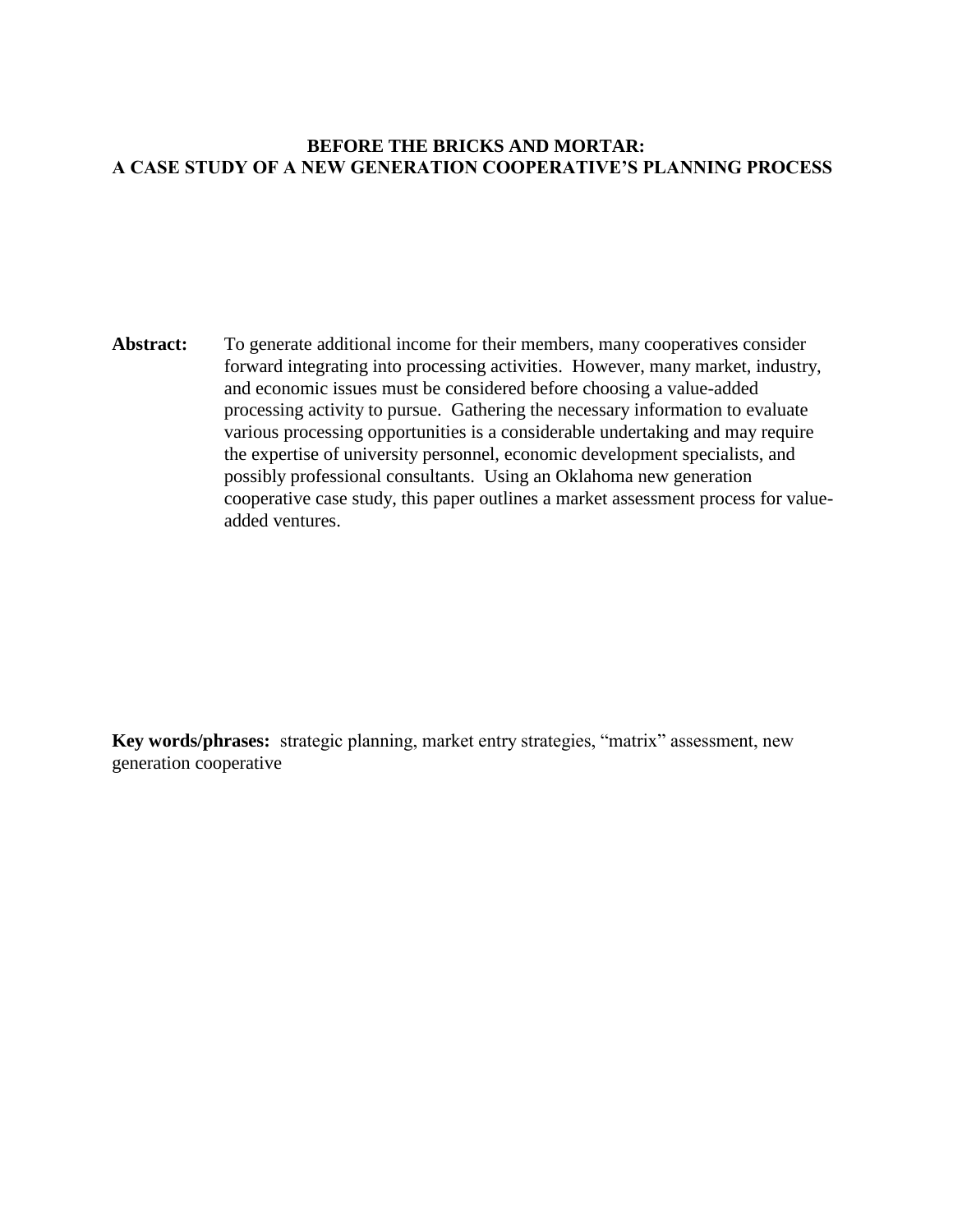## **BEFORE THE BRICKS AND MORTAR: A CASE STUDY OF A NEW GENERATION COOPERATIVE'S PLANNING PROCESS**

#### **Introduction**

Since the late 1980's, a noticeable phenomenon in U.S. agriculture has been the development of producer-owned processing ventures and value-added marketing cooperatives (Cook). This has been particularly evident in the Northern Plains (North and South Dakota, Minnesota), where more than \$1.2 billion dollars were invested in various value-added marketing cooperatives during the late 1980's and early 1990's (Egerstrom). Noteworthy farmer-owned efforts include Dakota Growers Pasta Company, Drayton Grain Processors, AgGrow Oils, and Golden Oval. The success and proliferation of these value-added endeavors fueled interest in other areas. Over 125 new value-added enterprises (cooperatives and other producer-owned entities) were established in the Midwest during the 1990's, with producers investing over \$2.3 billion (Barton). This includes an Oklahoma-based frozen dough manufacturing cooperative that is the focus of this case.

The rapid escalation of interest by producers in the new generation cooperative (NGC) structure and value-added ventures in general has led to efforts to identify the processes in the planning, organization and development of successful ventures. A number of authors including Gerber; Harris, Stefason, and Fulton; Patrie; Stefanson and Fulton; Stefanson, Fulton, and Harris; Thyfault; Torgerson; and others have attempted to identify the key elements for the successful organization of producer-owned enterprises. While these authors do not suggest a single @road map@ to the successful development of value-added ventures, several factors in the organizational process – such as the presence of strong local support (a project champion),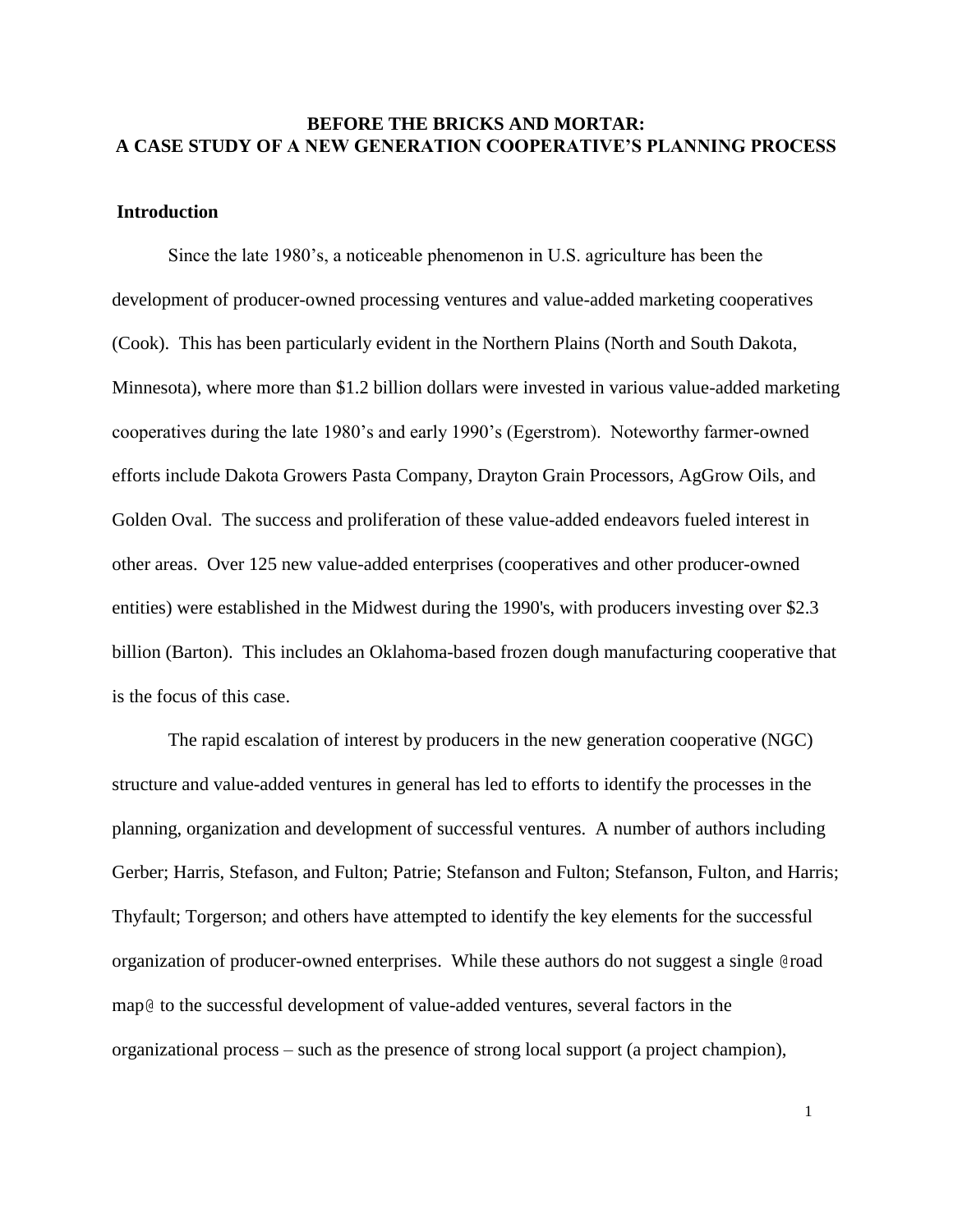comprehensive feasibility assessment, and a focused equity drive – are highlighted as key elements for success. These studies also highlight the importance of a sound market entry strategy, including the selection of the industry segment and product line.

These previous studies describe the mechanism by which specific value-added enterprises are/were evaluated and implemented. However, long before the feasibility study is completed or the equity drive initiated, the keys to success or failure may have already been determined. The most important decision is selecting the specific value-added enterprise or market segment. This decision is particularly difficult for producer groups because the organizers most often lack indepth knowledge of food and manufacturing industries. Producer groups generally engage outside consultants to determine the feasibility of a particular venture. A well-developed feasibility study will include objective measures of a project's economic viability, such as net present value (NPV) and internal rate of return (IRR). Unfortunately, this expertise comes at a high price (often exceeding \$100,000) and few producer groups have the resources for multiple studies of alternative opportunities.

#### **Examples of Market Segment Selection**

Producer groups often select a market segment based upon the limited industry experiences of one or more organizers and/or an apparent market growth trend. Four wheatrelated NGC ventures (Dakota Growers Pasta Company, Drayton Grain Processors, United Spring Wheat Producers, and 21<sup>st</sup> Century Grains) illustrate this point.

Dakota Growers Pasta Company, with its original pasta plant located in Carrington, ND, started out as a value-added cooperative processor that stemmed from the realization of a primary competitive advantage, the durum wheat itself (Demetrakakes). The experience of the project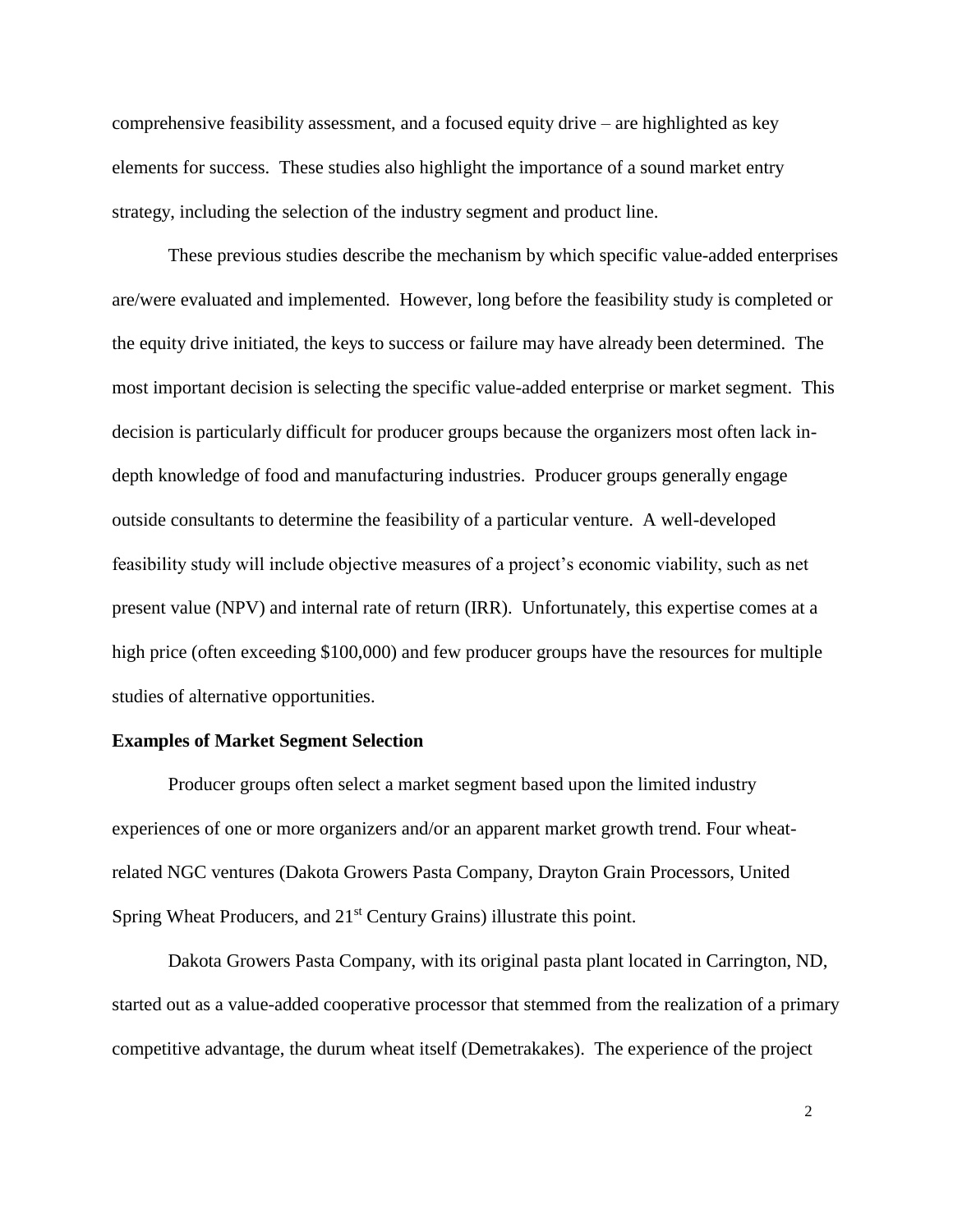organizers with previous pasta production efforts appears to have been the major factor influencing the group's market segment selection (Patrie). Members of the organizing committee had been involved with an unsuccessful attempt by the North Dakota Economic Development Commission to attract a major pasta venture, and two earlier successful efforts to recruit pasta operations to Cando, ND and Casselton, ND.

Drayton Grain Processors, established by 205 spring wheat producers, is co-owner of Drayton Enterprises, which manufactures frozen dough products and other food items from North Dakota hard red spring (HRS) wheat. In this case, the strategic decision to concentrate on pre-proofed frozen bread products was influenced by the management team that was assembled to head up the project. Mr. Tom Caron, founding chairman of the board and CEO of Drayton Enterprises, was a former executive with Schwan=s Sales Enterprises while Drayton Enterprise=s president Terry Smith was a former head of Van den Bergh=s frozen dough manufacturing operation. (Gorton)

Market entry strategies of other NGC efforts have been based on anticipated market growth due to population increases and consumption patterns. United Spring Wheat Producers (USWP), a NGC consisting of HRS wheat producers from the Dakotas, Minnesota, and Montana, developed a partially-baked frozen dough facility near Atlanta, GA. Although the venture eventually failed, their decision to locate in Georgia was based on the population increases and growing market for frozen dough products in the Southeast U.S. (*Prairie Grains Magazine*). Similarly, 21<sup>st</sup> Century Grains Cooperative (based in Kansas) based their decision to manufacture specialty flours for cake mixes at a new flour mill in New Mexico on regional consumption patterns.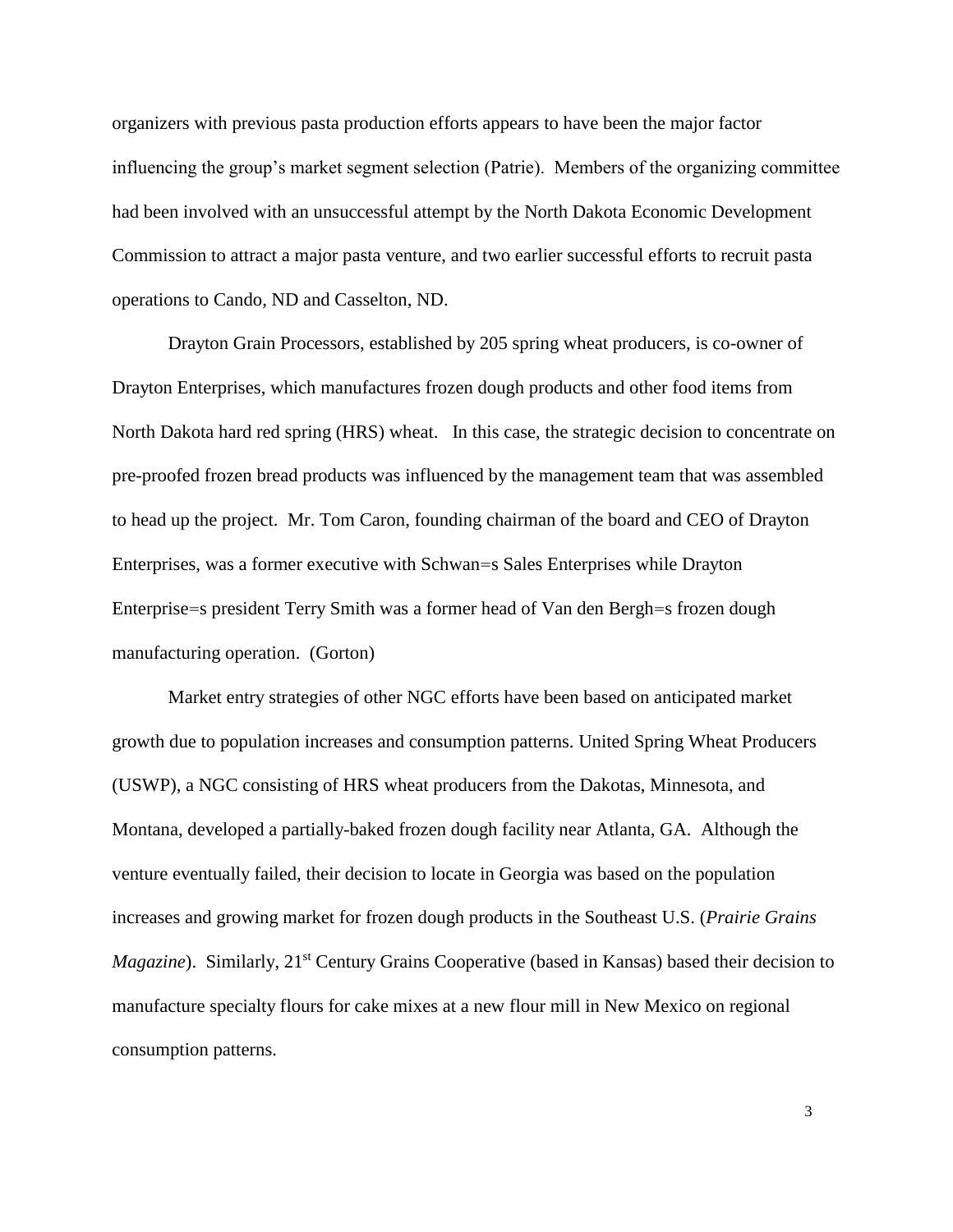#### **The Case Situation**

This case study discusses the strategic planning and market segment selection processes that were used in the development of Value Added Products, Inc. (VAP) in the city of Alva, Oklahoma. While not all subjectivity can be removed from the enterprise selection decision, the case firm's approach used objective information to focus and rationalize the selection efforts. These processes illustrate how producer groups can organize relatively accessible information on crop quality, consumption trends, processing technologies, competitive environment, and geographic advantages into a decision matrix. The steps described in this case study can be used by a wide range of cooperative firms and other producer-driven, value-added efforts.

The area of Northwestern Oklahoma surrounding Alva is known as a consistent source of relatively clean (low dockage) and high quality (above average test weight and protein) hard red winter (HRW) wheat. Because of these factors, and the interest of the local "traditional" cooperative's board of directors and management team, VAP's organizing board initiated a strategic planning effort to explore investment opportunities in various wheat processing ventures.

 The traditional cooperative=s leaders felt that they had a strategic advantage as a consistent supplier of high quality wheat. With this in mind, they wanted to develop a project which would directly add value to producers= crops and create jobs locally. For the organizing board to understand the complexity of the value-added marketplace, they quickly recognized the need to systematically study market opportunities using all available sources of information and professional assistance.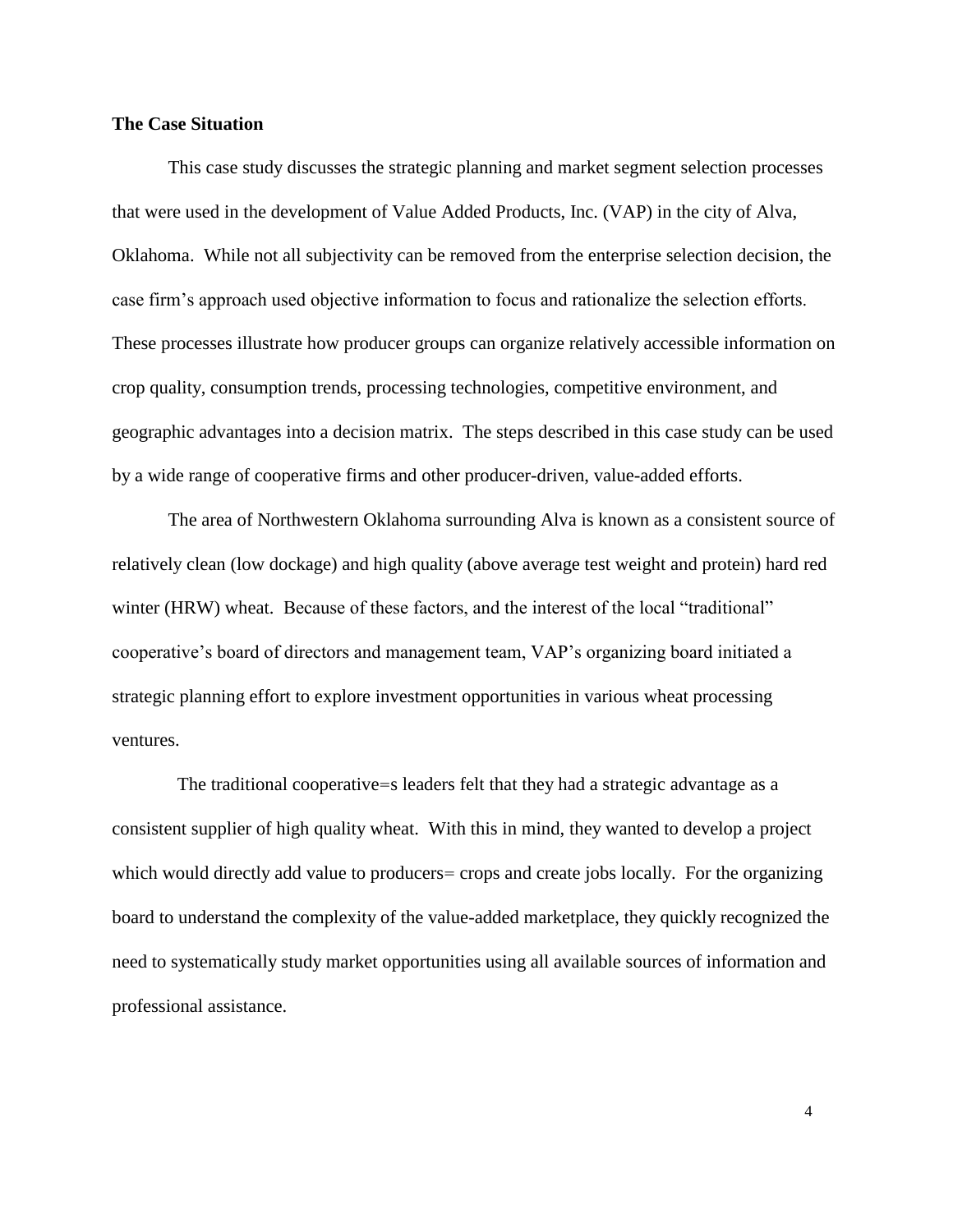The planning effort, which began in 1998, was initiated by the organizing board and members of the local economic development authority. The primary objective of this small group was to develop an inventory of local resources (infrastructure, financing sources, local management experience, and support industries) that might contribute to a successful processing effort. Through this process a project team was developed, which included influential wheat producers from the region, local bankers and businessmen, Oklahoma State University=s Food and Agricultural Products Research and Technology Center (FAPRTC), the Oklahoma Department of Agriculture (ODA), and later a private sector wheat processing specialist. The assembly of a diverse team, unified by a joint vision to develop a local processing venture, proved to be extremely valuable in the planning effort.

## **The Planning Process**

A new market participant in any industry must consider all potential barriers to entry. Common barriers to market entry include: proprietary technology, access to distribution channels, access to raw materials, cost advantages due to experience and technology, and the costs of capital (Porter). These barriers are particularly significant for the food industry, which is characterized by a small number of large firms, a complex regulatory framework, high technological requirements and costs, and increasingly limited access to distribution channels. Producer groups must carefully select a market segment where these barriers can be overcome.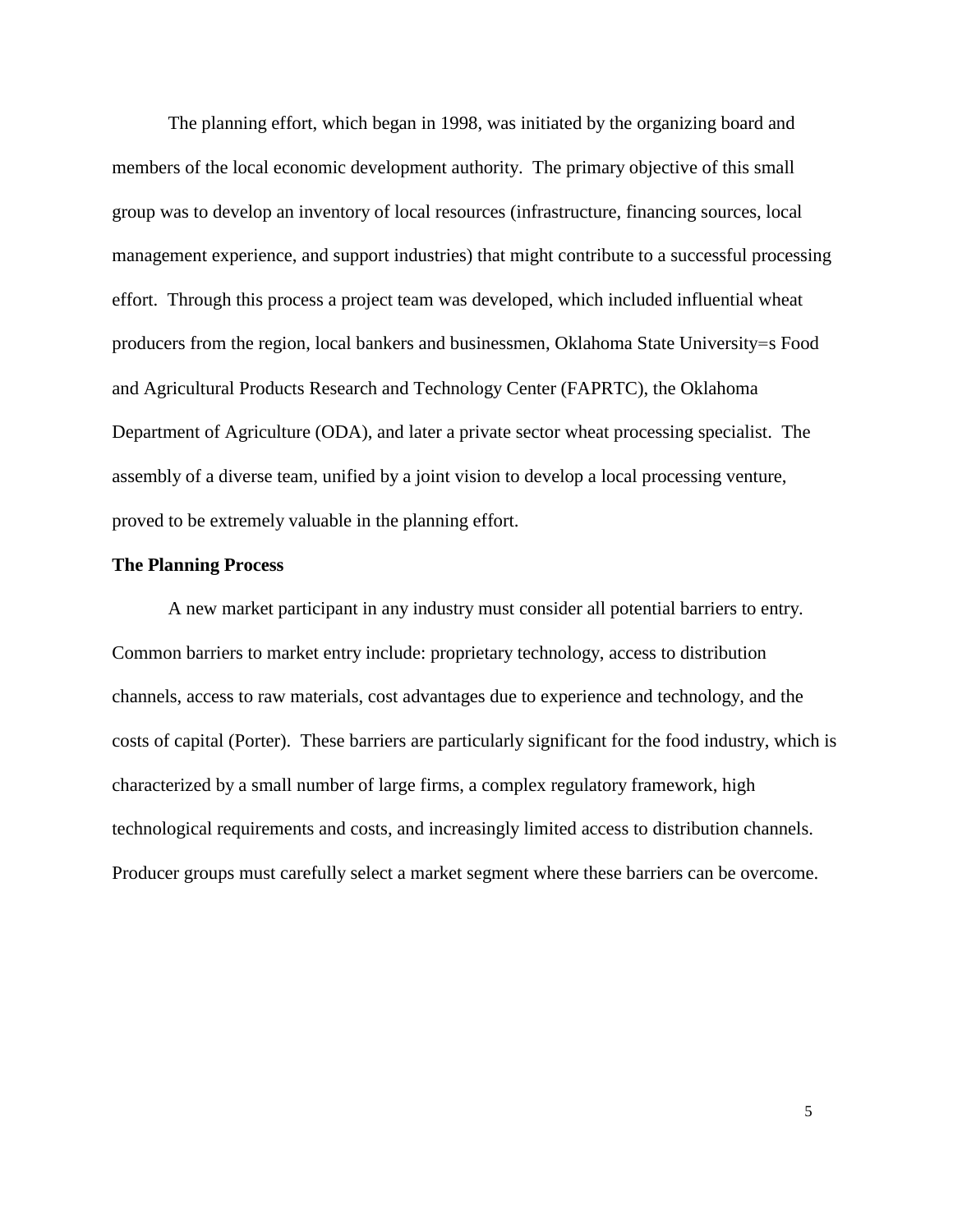The VAP project team=s efforts were organized into four basic steps. The first step was to compile all available information concerning the quality characteristics of HRW wheat produced in the cooperative=s trade territory over a period of time. Based on historical quality information such as average protein and dough elasticity, and the processing expertise of an OSU cereal chemist, an initial list of potential products was identified.

The second step was to obtain basic industry and production information for each product group. This included market size, market growth, industry concentration, location of competitors within the region, complexity of processing technology, minimum efficient scale of operation and location of major market outlets and/or distribution points. Obviously, gathering this information was not a simple task, but the combined industry knowledge and compiled market data from FAPRTC and the private industry specialist provided an appropriate depiction of each product=s market trends and competition.

The next, and possibly most interesting, step in the process was the analysis of the information through a AMatrix Assessment@. This Amatrix@, which later will be discussed in detail, proved to be a valuable tool for addressing the advantages and disadvantages associated with the list of potential processing ventures. In essence, this planning tool provided a means for quantifying/rating each market segment, thereby allowing the members of the planning team to pinpoint the one or two ventures that showed the greatest promise for the region.

The final step in the process was the development of a specific action plan for pursuing the Abest@ processing alternative. Components of this action plan included determining the business structure to be used for the processing venture; the necessary facilities, equipment, and management for the venture; a plan for raising capital; and a marketing scheme for contracting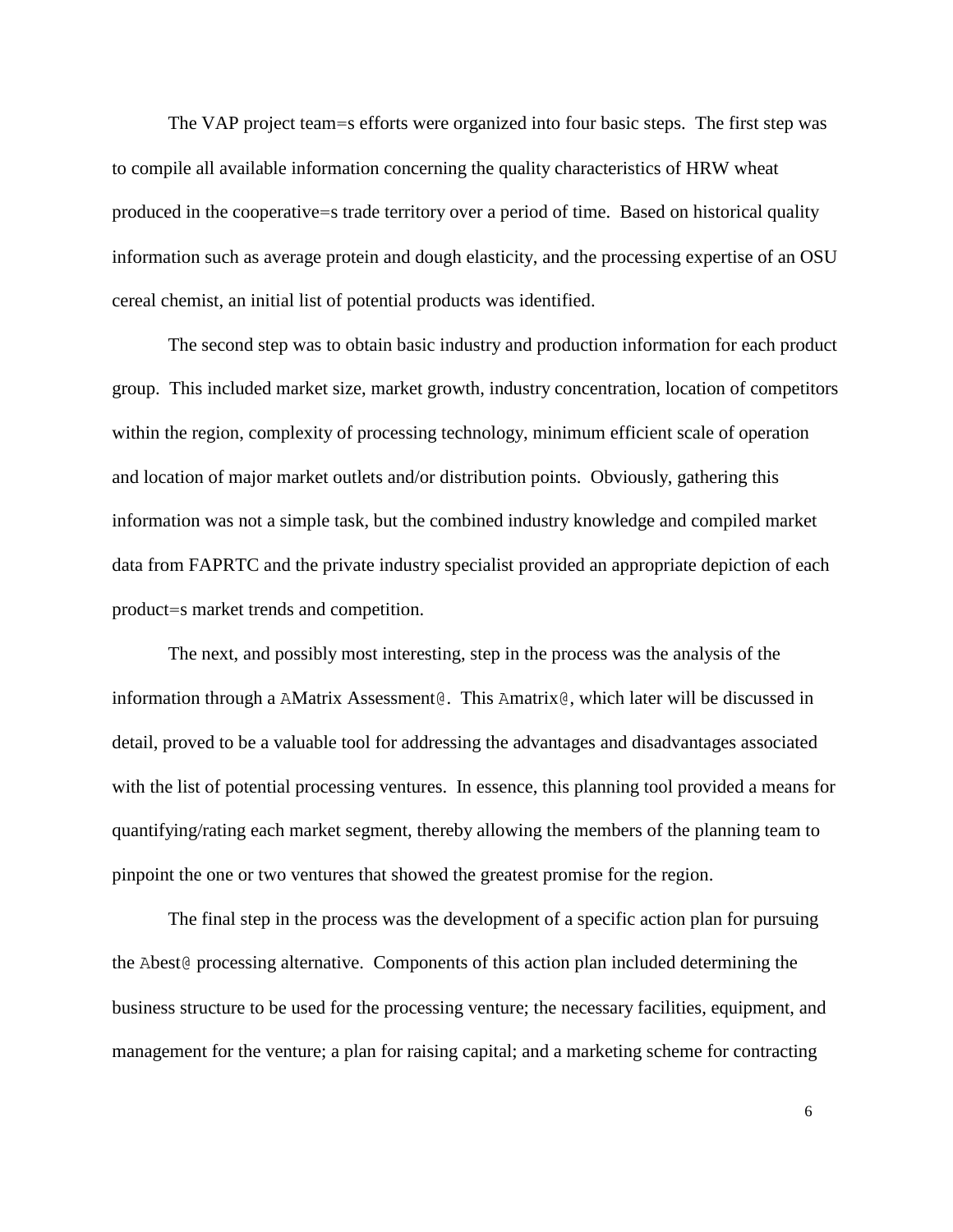production. Parts of this action plan required the services of industry experts, who were brought in on a consultant basis.

The following sections describe the information gathering, matrix assessment, and action plan developed by VAP. The processing alternatives evaluated and the action plan developed were based upon the products best suited for manufacturing from HRW wheat with an average protein level of 12% and strong farinograph curves, which indicated very good dough elasticity from this wheat.

#### **Wheat-Based Value-Added Possibilities**

Five value-added further processing examples were considered: commodity flour, tortillas/flatbreads, refrigerated/frozen dough, specialty pasta and rye bread. It is possible to make all of these alternatives, with the exception of rye bread, using only HRW wheat. HRW wheat comprises approximately 99% of the wheat grown in Oklahoma (Oklahoma Dept. of Agriculture, USDA-NASS, 1990-1996). Rye bread was considered because many Oklahoma acres are planted in rye as an alternative to winter wheat for grazing cattle. In many cases this rye, like winter wheat, can be harvested after cattle are pulled off winter rye pastures in February/March. Harvested rye is currently channeled into seed and feed markets.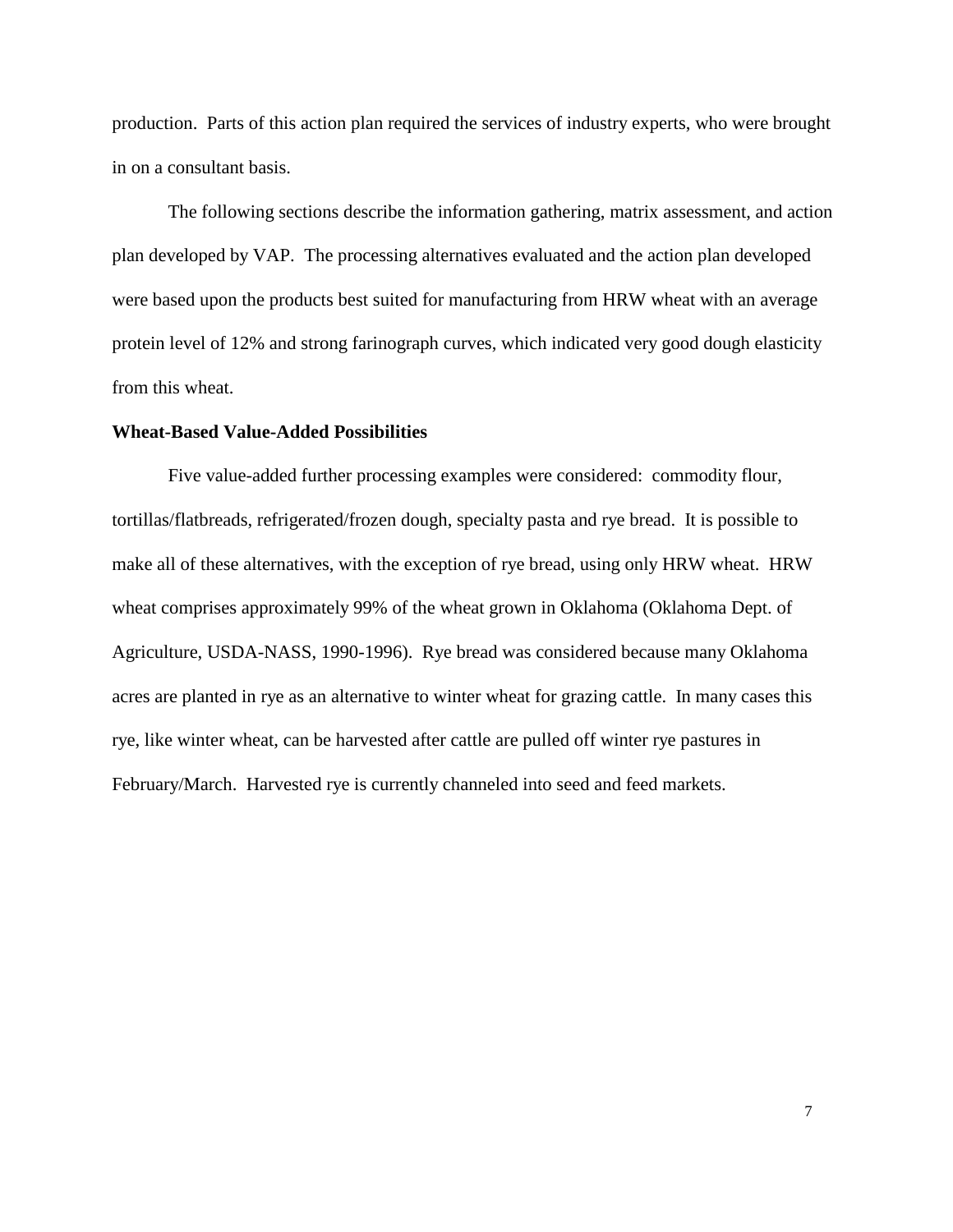### *Commodity Flour*

Growth in the commodity flour market has been small, especially in Oklahoma. Oklahoma has four operating flour mills, of which three are located in North Central Oklahoma. These four mills have a combined capacity of about 31,400 hundred weight (cwt.) of flour per day (Oklahoma Dept. of Commerce), almost exclusively using HRW wheat. The state=s baking industry has expanded some in the past few years, but most of these newer commercial bakers are utilizing soft wheat flour imported from other states, not the HRW wheat flour generated by existing Oklahoma mills.

At the time when these planning efforts were underway, Kansas was providing the nation with almost 10% of all domestically milled flour, most of which is made from HRW wheat (USDOC, Bureau of the Census, 1998). This competitive pressure from a bordering state has further continued to limit the market opportunities for Oklahoma flour milling. Additionally, in the late 1990's a new mill was built near Ft. Worth, TX, providing even more competitive pressure for any proposed Oklahoma mill.

#### *Tortillas/Flatbreads*

The tortilla/flatbreads industry, which may be the fastest growing segment in the U.S. bakery industry, has recognized considerable market growth resulting from consumer desires for flavored and fat-free tortilla varieties. The Tortilla Industry Association stated that the overall market for tortillas in 1996 was \$2.87 billion, representing an annual increase of approximately 12% more than 1994 figures. In 1996, the Western U. S. continued to generate the largest proportion of sales revenue, approximately 30%. The Southeast accounted for 26% of the 1996 tortilla sales, and the North Central region 25%(Tortilla Industry Association).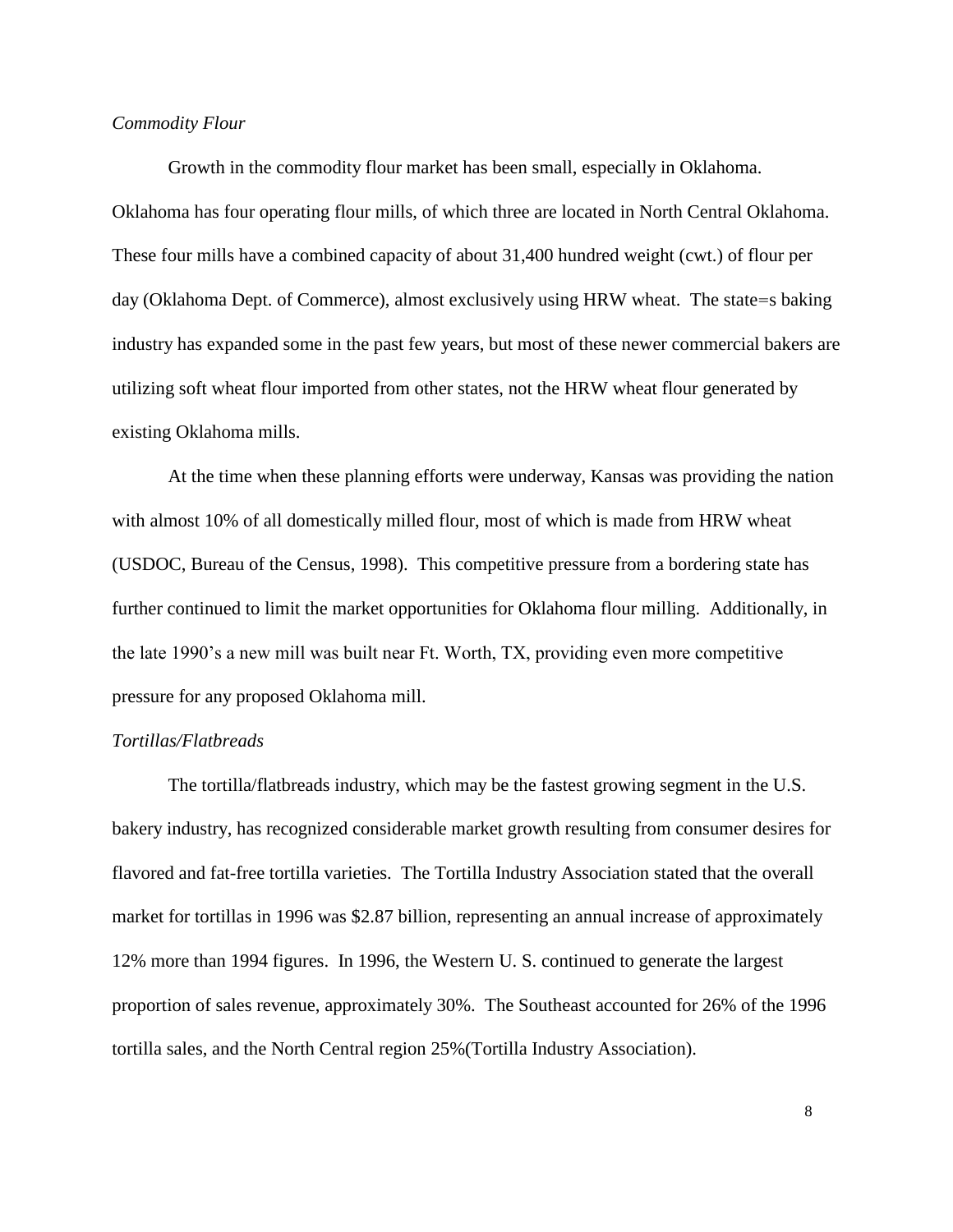Tortillas have extended far beyond the Latin American market that used to dictate tortilla sales. It is estimated that non-Latinos consume 60% of the tortilla products manufactured in the United States. Flour tortillas have dominated the market over corn tortillas in the last two years by a proportion of 2:1 (Find/SVP, 1997c). The Tortilla Industry Association estimated that Americans would consume approximately 75 billion tortillas in 1998, not including tortilla chips. A consumption increase of 54% was projected for the next five years (Tortilla Industry Association).

#### *Frozen Dough/Bakery Products*

Possibly the largest growth area for value-added wheat-based products is in non-bread frozen bakery products. This category includes such items as pizza dough and bulk dough for use by retail food outlets and in-store delis. According to the U.S. Department of Commerce (1992-1998), the value of shipments from domestic SIC 2053 manufacturers increased by 51.7% from 1992 (approx. \$1.67 billion) to 1996 (approx. \$2.54 billion). The Avalue added@ component of those shipments (i.e., the portion of the products= value associated with the manufacturing process) increased by 47.3%, from \$919.2 million in 1992 to \$1.35 billion in 1996. As shown by the aggressive behavior of value-added cooperatives from the Upper Midwest (e.g. USWP), this is a high-growth industry with rapidly expanding markets in the Southeastern and Southwestern United States.

In a 1997 report, FIND/SVP (1997a), a market research company for consumer products, indicated that biscuit dough accounts for 41% of refrigerated/frozen dough product sales. Biscuit dough sales were expected to have an increase of 6.5% annually, with forecasted sales exceeding \$2.2 billion by the year 2000. Rolls and sweet goods, additional alternatives for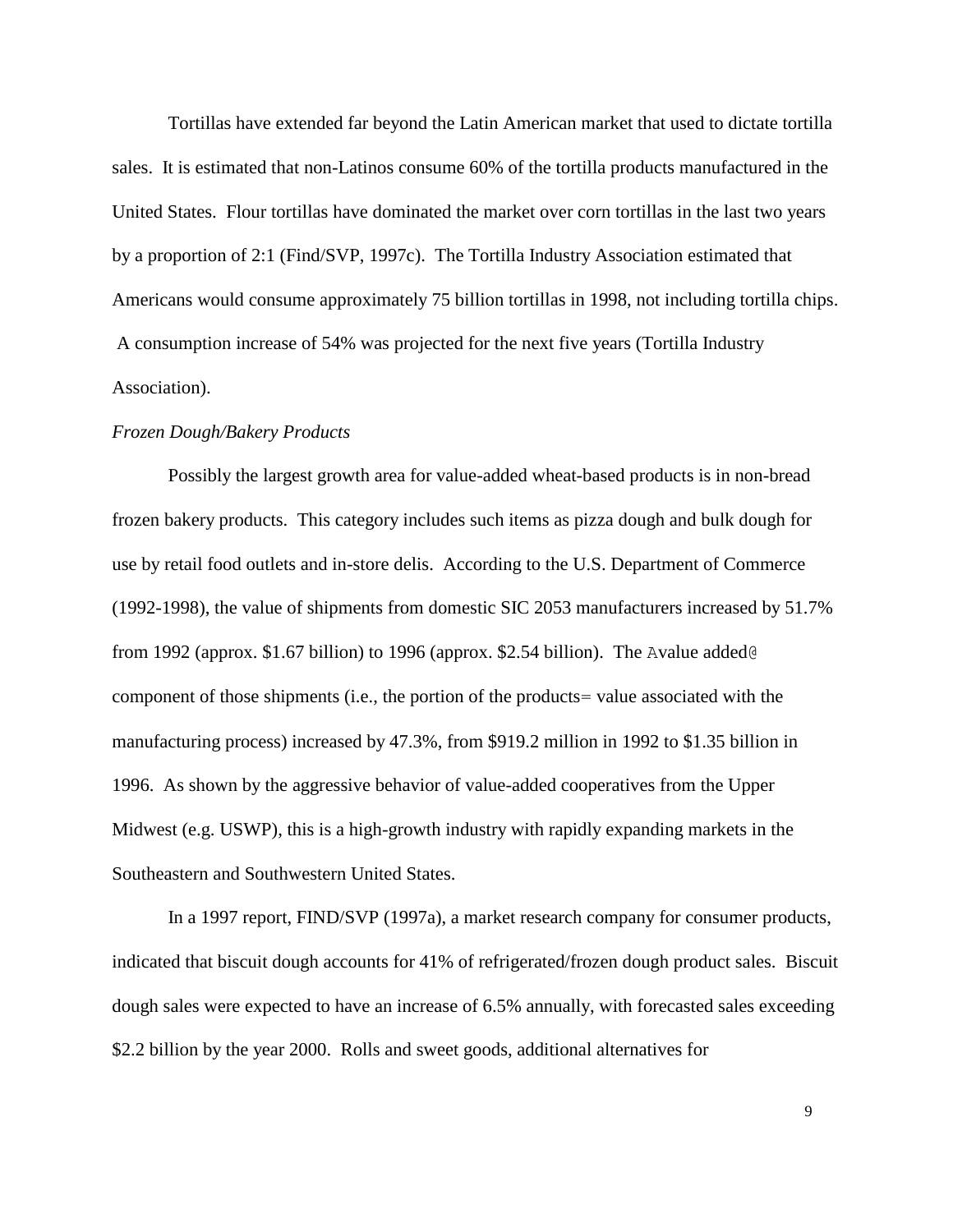refrigerated/frozen dough processing, were predicted to show market growth of 9.6% and 16.8% (respectively) between 1993 and 2000 (Faridi and Faubion). One draw of rolls and sweet goods may be the various forms in which they can be purchased by final consumers (refrigerated dough, frozen dough, pre-proofed frozen dough, par-baked frozen dough) and easily baked at home.

Fewer than 15 marketers compete in frozen and refrigerated dough products on a national level, and fewer than five players dominate most dough market segments. The frozen dough market grew 27% in the period 1992-95 and is classified as one of the fastest growing segment among all bakery products. The top four firms in this industry are Rich Products Corp., Country Home Bakery, Inc., Hazelwood Farms Bakeries, and Pillsbury Co. These firms only control 24% of the overall market, indicating less entry resistance than most segments of the bakery industry (Lou and Wilson). However, the technological advances made in refrigerated/frozen dough processing, along with the generally higher costs of handling refrigerated/frozen products, result in high market entry costs.

#### *Niche Market Opportunities*

 Although pasta is traditionally produced using durum wheat (which gives it the color and texture consumers most often associate with pasta products) HRW wheat can be used to develop acceptable specialty pastas when various herbs and flavorings are utilized. In 1995, during the early days of Dakota Pasta Growers, the three biggest pasta companies were Hershey, Borden and CPC International, which combined controlled approximately 67% of the U.S. retail market for dry pasta (FIND/SVP, 1997b). Dakota Pasto Growers has since passed some of these companies to become one of the top pasta producers. A 1997 survey of U.S. pastamanufacturing firms suggested that many of these firms were planning expansions into the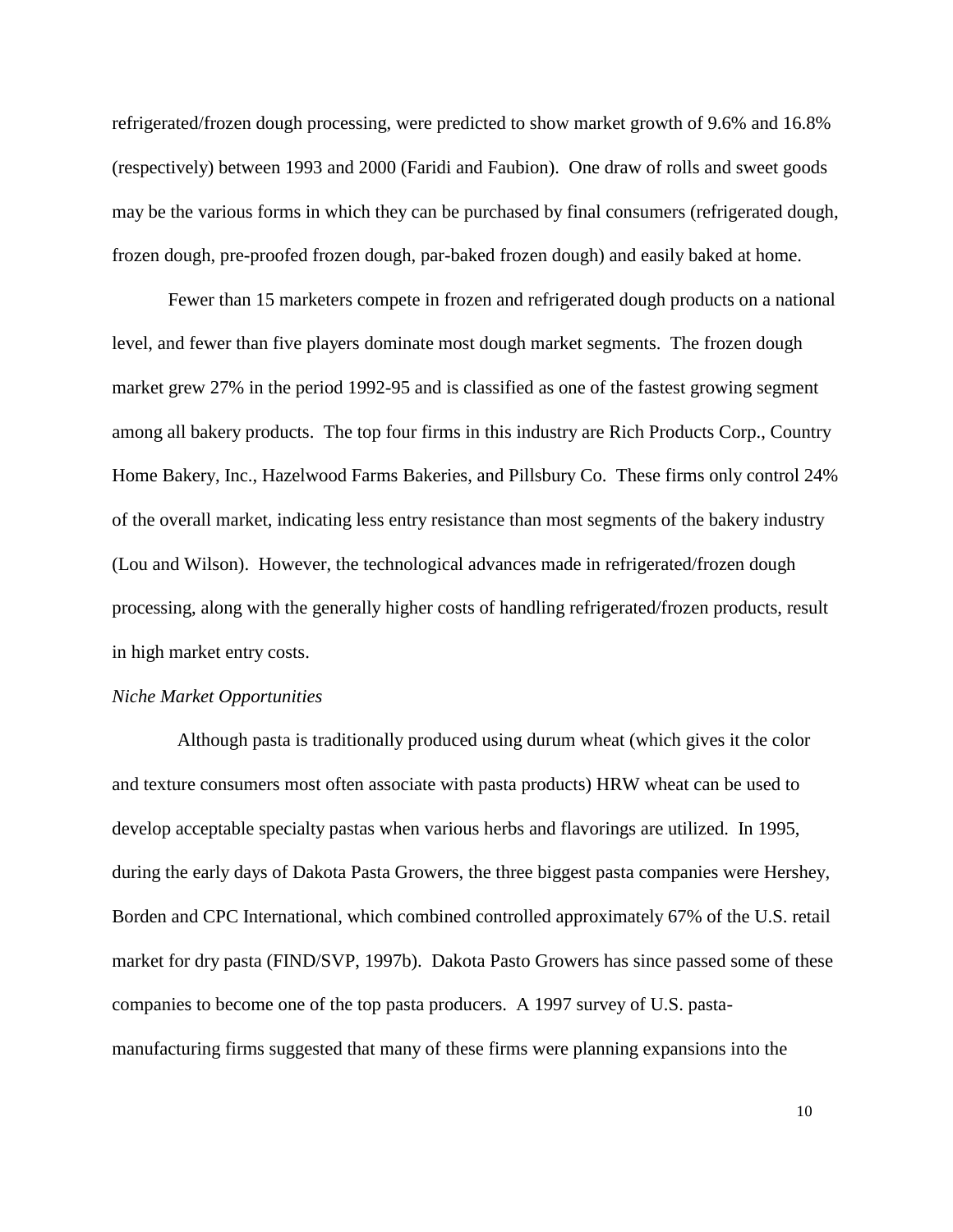specialty pasta market (FIND/SVP, 1997b). Approximately 50% of the companies interviewed introduced a new product in 1995, and 30% were planning to introduce new products in 1996. Targeting niche populations was a marketing strategy used by 25% of the companies interviewed.

Rye crisp bread production is another potential niche market opportunity for a Southern Plains cooperative. Rye crisp bread is defined as a plain, dry, unsweetened cracker made from crushed wheat and rye grains. It can be found in the deli sections of some supermarkets in the U.S. and abroad, and is widely consumed in Scandinavian countries. It has excellent storage properties, even without moisture-proof packaging. The production of rye crisp bread in some European countries is fully automated.

Oklahoma State University's FAPRTC conducted a research project to develop rye crisp bread from rye delivered to local elevators, then compared the resulting product batches with commercially available rye crisp bread. The results indicated that rye crisp bread could be successfully produced with small scale (laboratory scale) milling and baking equipment. Texture, taste and color were comparable to commercially available products. However, no information indicates that rye crisp bread is produced on a large scale in the U.S., nor has market information on rye crisp bread been available to the public.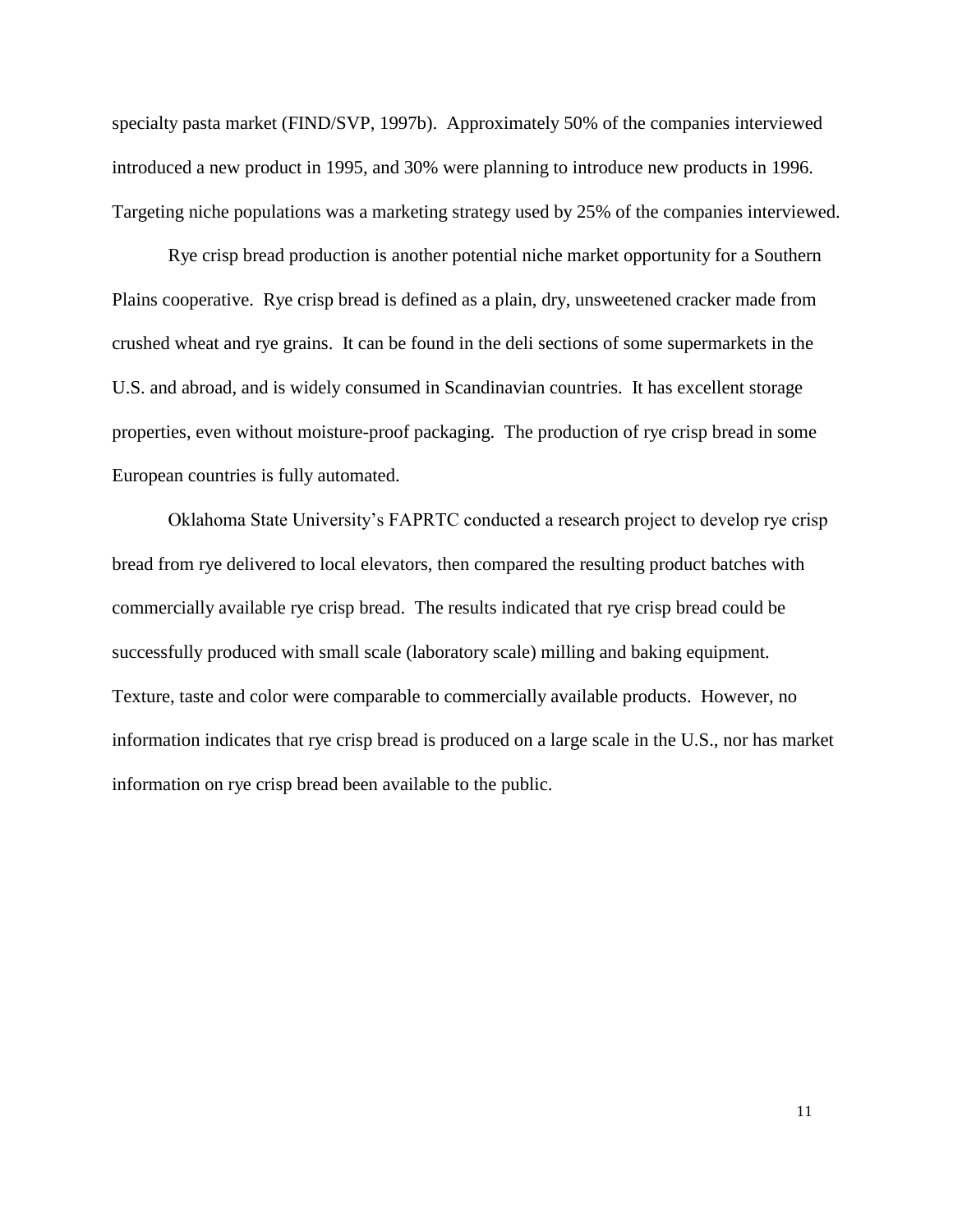#### **Matrix Assessment of Value-Added Processing Possibilities**

Table 1 represents an abbreviated form of the matrix assessment for the potential wheatbased value-added products discussed above. Depending upon the processing ventures considered and the individual advantages/disadvantages of a given cooperative, the number of factors to be considered may be extensive. After considering the previously discussed industry information, VAP's organizers developed the numerical ratings depicted in Table 1 during a twoday planning retreat.

The numerical ratings for various factors and the combined scores for the possibilities help to determine the "best" wheat processing alternative. For each factor, the numerical ratings represent a categorical ranking for that factor. For the factor of "Market Growth" in Table 1, "1" represents a declining market, "2" represents no market growth, and "10" represents 15% annual market growth or greater, with "3" through "9" assigned specific value ranges. "Scale/Capital Requirements" is similarly scored, but in this case "1" represents a high capital outlay (e.g., \$240) million or greater) and "10" represents a relatively small capital outlay (e.g., \$100,000).

This scoring system could also be adjusted for the varying importance among factors. Each factor could be individually weighted to allow for these differences in importance. For example, a cooperative may determine "Market Growth" to be twice as important as any other factor, so the score for that factor would be counted twice in the total score for each possible venture.

#### *Market Growth*

The ratings given to products for "Market Growth" in Table 1 are based upon the previously mentioned industry and market assessments. Commodity flour received a ranking of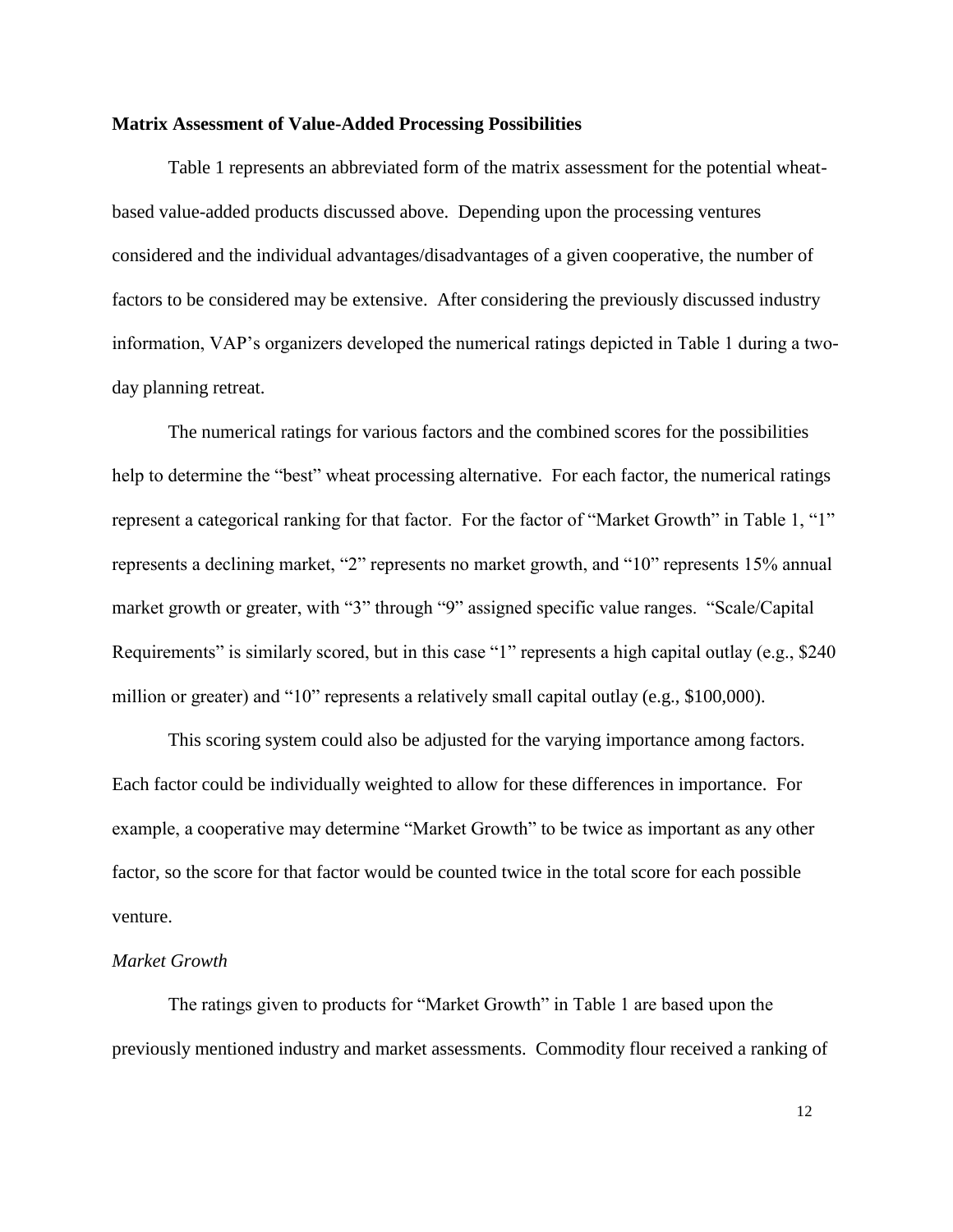"3" because market growth has not been as great as the growth in further processed products. Tortillas and frozen dough products received ratings of "7" reflecting the tremendous market growth of these products in recent years. Specialty pasta was rated "3" for market growth. The pasta market has experienced growth, but specialty pasta made from HRW wheat is only a small segment of this market, and future growth of this niche market is uncertain. Similarly, market information for rye crisp bread (rated "2" for market growth) is virtually unknown. An Oklahoma cooperative=s ability to profit from a rye bread venture would require that the cooperative develop an unproven niche market to fill.

#### *Technology*

This column in Table 1 represents the amount of technologically advanced equipment, as opposed to labor, necessary to manufacture a given product. Commodity flour production was rated "5" for technology while frozen dough was rated "7". The equipment used in flour mills has changed very little in the past 30 years, so mills do not vary greatly in terms of technology. However, manufacturing refrigerated/frozen dough products requires that the dough even be mixed at refrigerated temperatures to prevent undesired yeast activity (dough rising). Therefore, refrigerated/frozen dough production requires relatively high-tech equipment that can mix cold dough, generally "tougher" than the mixing equipment common in most bakeries, and refrigeration/freezing equipment for storing products.

Tortillas, flatbreads and rye crisp bread were all rated "3" for technology requirements. All of these products can be manufactured with commonly available baking equipment. Specialty pasta production was rated "4" because many specialty pasta products require more advanced processing machinery for shaping and drying.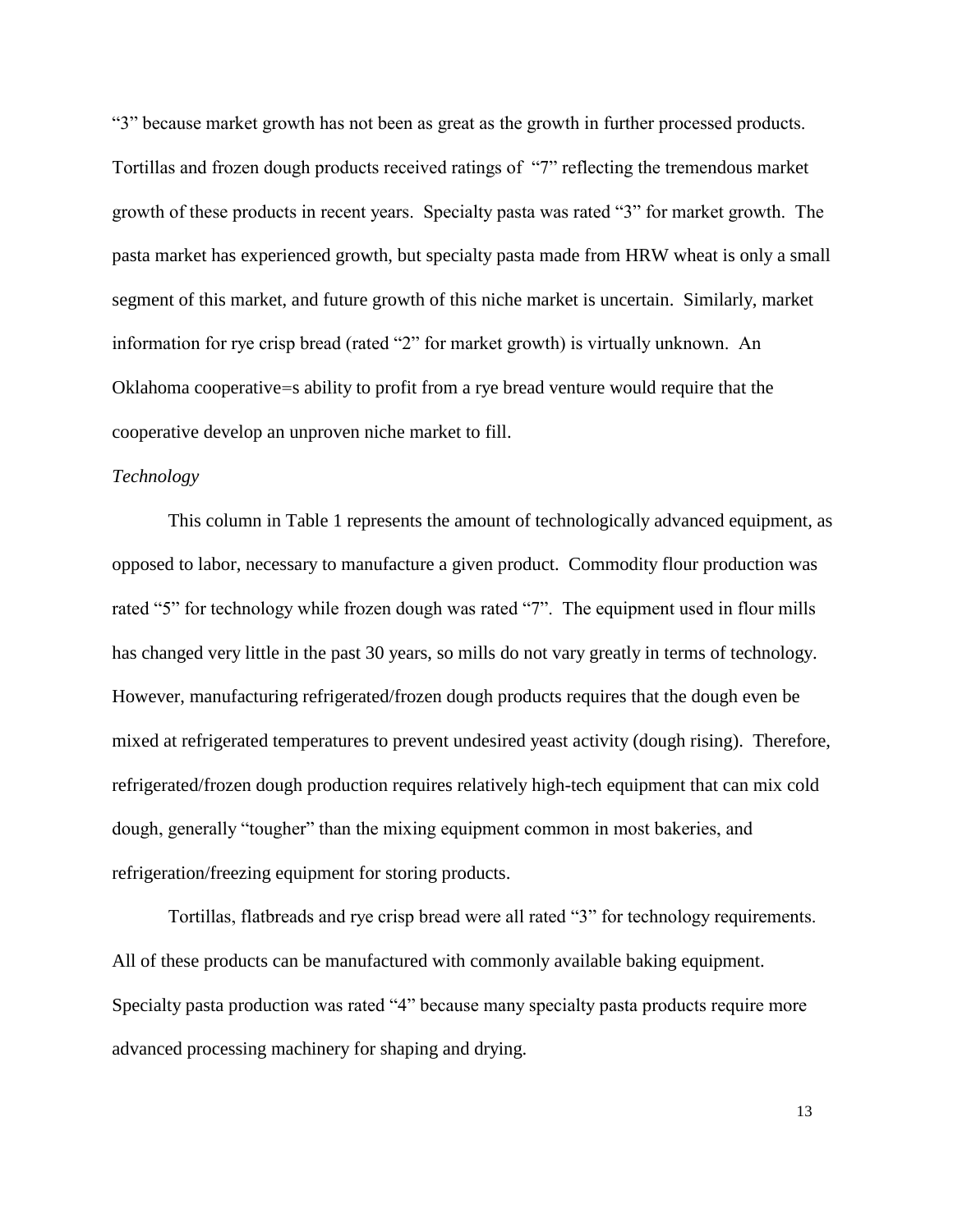### *Scale/Capital Requirements*

The homogeneous nature of some wheat-based products and/or the technologically advanced equipment necessary to manufacture some products may require high capital outlays to enter an industry. For example, the commodity flour industry is a high volume, low margin industry that requires a significant amount of processing equipment and grain/flour storage space to profitably manufacture a homogeneous product. Therefore, any flour industry entrant would have to begin with a facility large enough to take advantage of economies of size, otherwise high per unit costs would push the company out of operation. For this reason, commodity flour production was rated "5" for scale/capital requirements. While frozen dough processing can be conducted on a somewhat smaller scale, this product category received a "4" rating because of the high capital expenditures associated with equipment for processing refrigerated/frozen dough products. The production of tortillas/flatbread, specialty pasta and rye crisp bread received higher ratings for scale/capital because of the output and automation level associated with the production process.

#### *Degree of Competition*

Degree of competition refers to the level of competitive pressure for a given market, whether that pressure is on a local, regional, or national level. The commodity flour industry received a rating of "1" indicating that the industry consists of a small number of strong firms. The flour industry is largely controlled by companies such as Archer Daniels Midland (ADM), ConAgra, and Cargill, with additional Amedium-sized@ competitive pressure coming from regional mills operated by Arrowhead Milling, Shawnee Milling, and Bay States Milling. The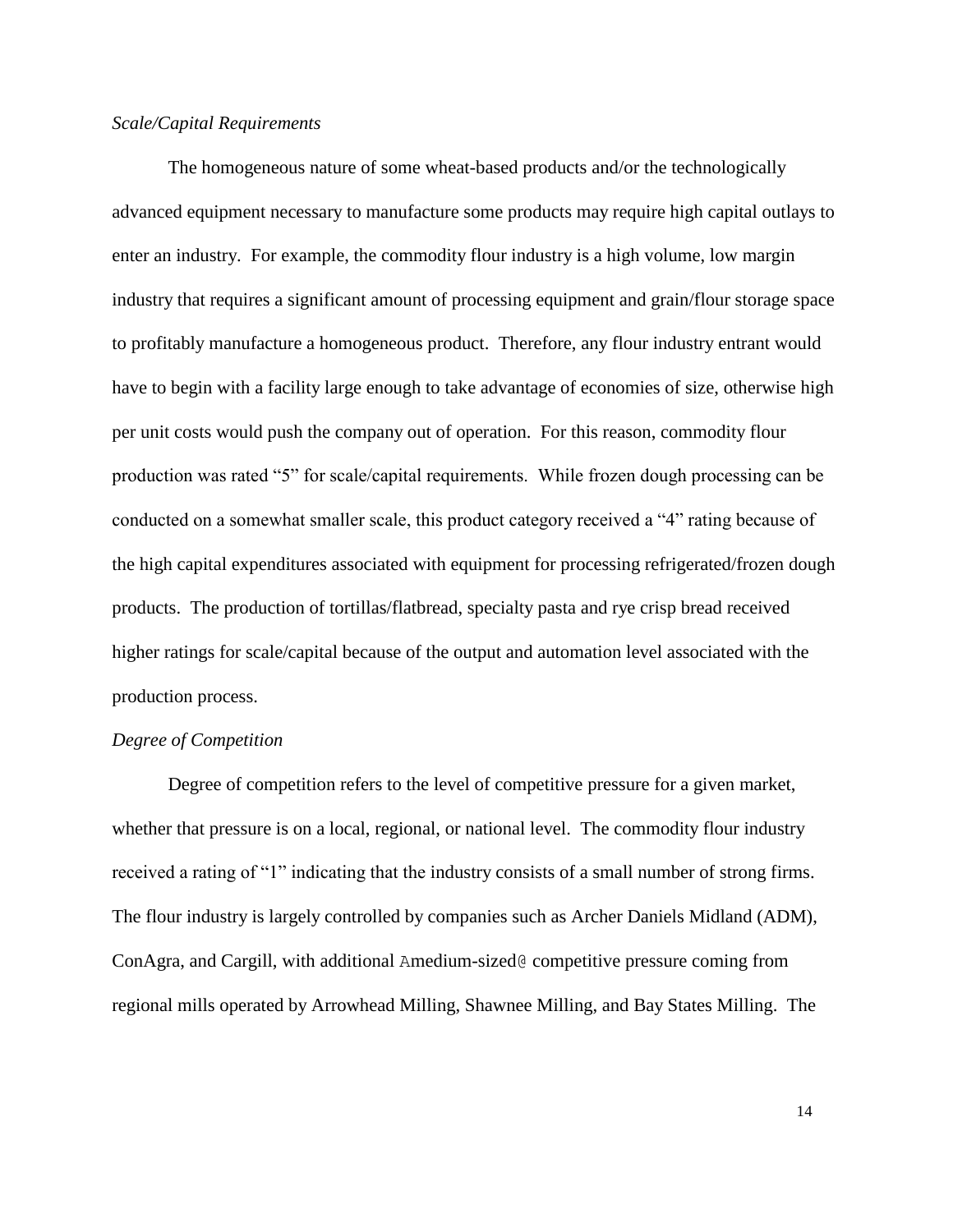competitive pressure in the commodity flour industry is compounded by the fact that neighboring Kansas mills supply a large portion of the nation=s HRW wheat flour.

The tortilla industry received a higher rating of "4" indicating a lower level of domination by the largest firms. While several large firms compete in the tortilla industry, one being Mission Foods, the tortilla market is rapidly growing and this growth has provided opportunities for smaller firms. The refrigerated dough industry (rated "7") was judged to be even less concentrated. The refrigerated/frozen dough industry includes such a variety of products that even the presence of a few large frozen dough processors does not indicate constricting competitive pressure. Specialty pasta and rye crisp bread production received intermediate ratings of "3" and "4" respectively. Specialty pasta, although considered a product for niche markets, faces strong competition from the established durum pasta brands. Although no large U.S. firms produce rye crisp bread, the market for this product is small.

#### *Market Proximity*

Market proximity refers to the distance between the processing facility (in Northwest Oklahoma, for this example) and market/customer centers. Metropolitan centers located within 600 miles (roughly one day's drive) of Northwest Oklahoma include Oklahoma City and Tulsa; the Dallas/Ft. Worth metroplex and Amarillo (TX); Wichita and Topeka (KS); Kansas City and St. Louis (MO); and Denver and Colorado Springs (CO). For items such as commodity flour, proximity to potential customers means proximity to commercial bakers. Flour production received a market proximity score of "3" because of the limited opportunities for supplying flour to commercial bakers. Although the Oklahoma baking industry has grown considerably in the past few years, production from existing Oklahoma mills provides little opportunity for an HRW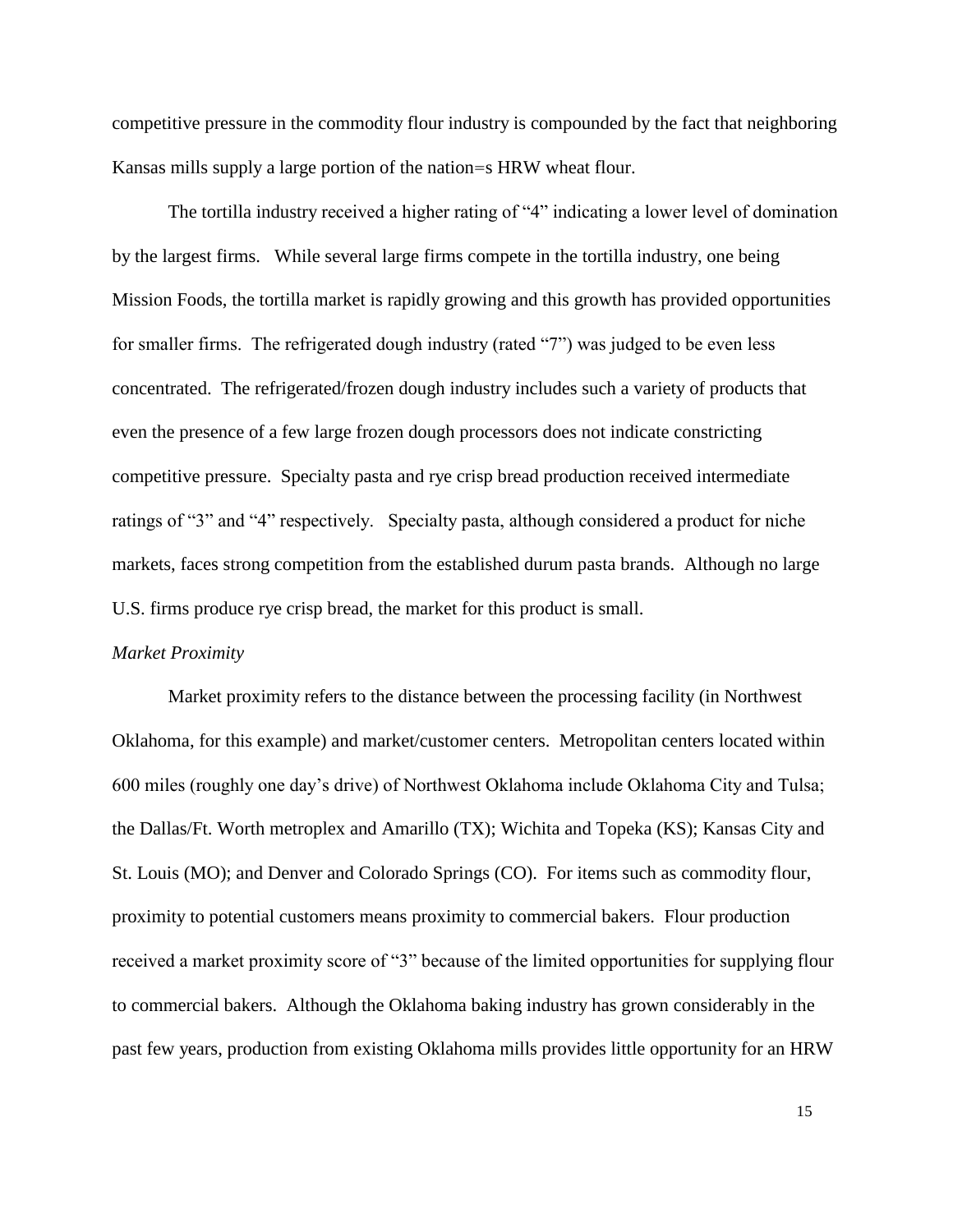wheat producer cooperative to market flour to in-state firms. Additionally, many of the newer instate bakers utilize predominantly soft wheat flour. Therefore, any proposed flour mill would have to pursue distant buyers, which would give the mill a competitive disadvantage (in terms of location and transportation costs) compared to mills nearer those out-of-state bakers.

Because of Oklahoma=s proximity to the Western and Southwestern U.S. markets, both tortillas/flatbread production and frozen dough production received a high rating of "8" for market proximity. Because refrigerated/frozen dough products are less perishable than other Afresh@ value-added possibilities (e.g., flour and tortillas), the timing of product transports is not as crucial. However, even frozen dough products have limited storage life. Frozen storage of more than 60 days will generally kill off all yeasts in dough products, thereby preventing the dough from rising when baked. Specialty pasta and rye crisp bread production received moderate market proximity ratings of "3" and "4", respectively. The analysis indicated that the rapid population growth in the Southwest would provide an Oklahoma-based entrant with some logistical advantages in servicing these niche markets.

#### **Summary of Matrix Assessments**

The overall scores for each of the five processing possibilities are included in Table 1. Table 2 summarizes each venture=s potential for the example wheat producer cooperative in Northwestern Oklahoma.

#### *Commodity Flour*

Commodity flour processing received a score of "17" out of the 50 possible points for the elements of the matrix presented in Table 1. Prior to the market planning process, the planning team had a strong preconception that flour production was the most logical value-added project.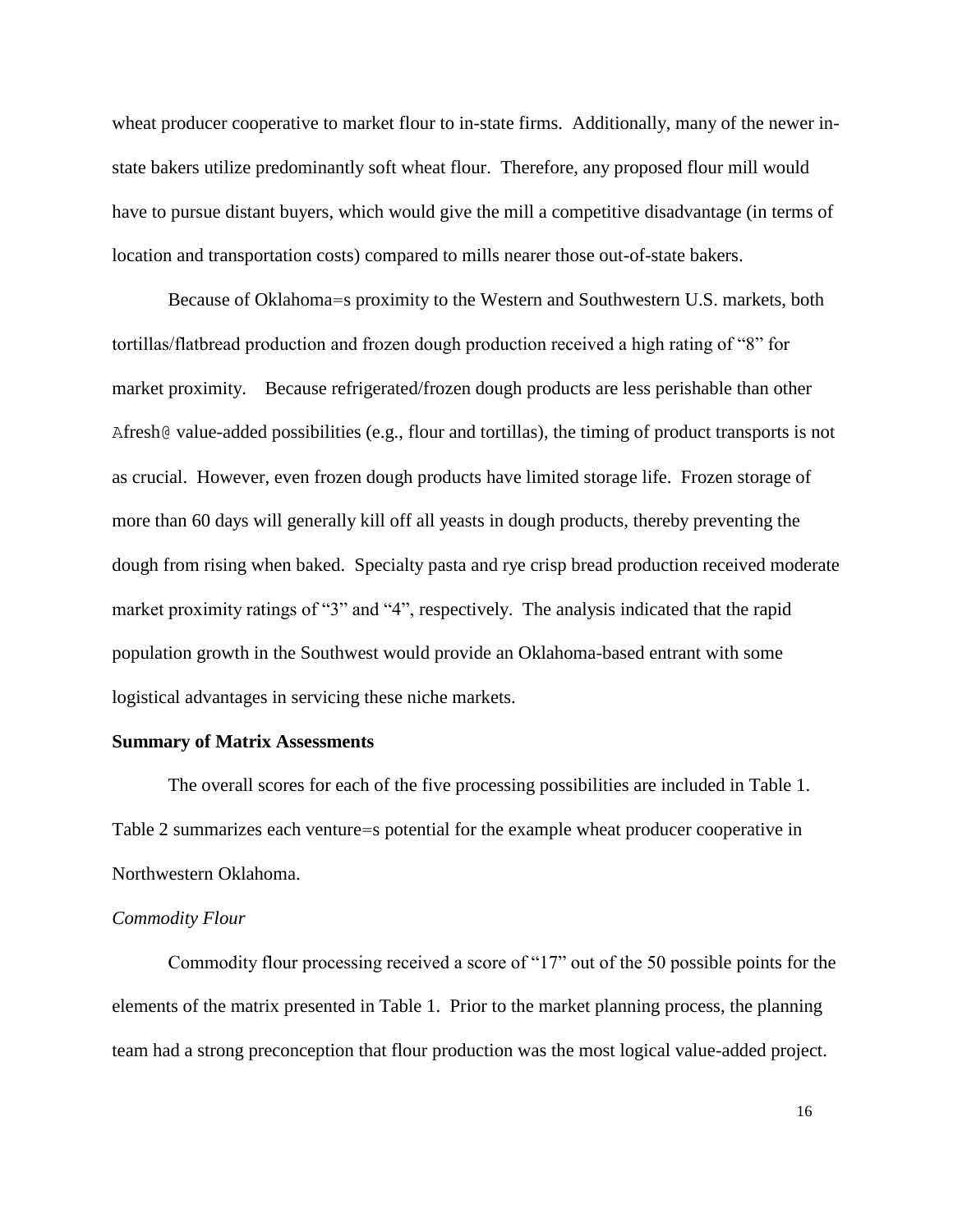The matrix analysis illustrated that the flour market had relatively low growth potential and that an Oklahoma based processing operation would not enjoy any significant transportation advantage. A new entrant would expect to face pressure from large existing firms and the technology and scale requirements of milling would provide only moderate protection from new entrants.

### *Tortillas/Flatbreads*

Tortillas/Flatbreads processing received a score of "29". The analysis reflected a relatively high rating for market growth and a moderately strong transportation advantage in supplying regional markets. However tortilla/flatbread production received low ratings for competition reflecting the market share of large firms such as Mission Foods. The analysis also indicated that a new tortilla processing operation would be at moderate risk from new market entries. The scale of operations (rated "7") might discourage some entrants. However, from a technological standpoint, tortilla production is relatively simple and the equipment is fairly standard across all manufacturers, thereby making it easy for competitors to copy production practices.

### *Refrigerated/Frozen Dough Products*

Refrigerated/frozen dough product production received the highest rating of "34" on the 50 point scale. This rating reflected the favorable ratings for market growth and industry concentration and a projected transportation advantage. While frozen dough processing is conducted at a lower scale of operation (relative to flour or tortilla production), the technology required for automated production systems and the facility design required for production and storage of frozen products provided a fairly high barrier to new entrants.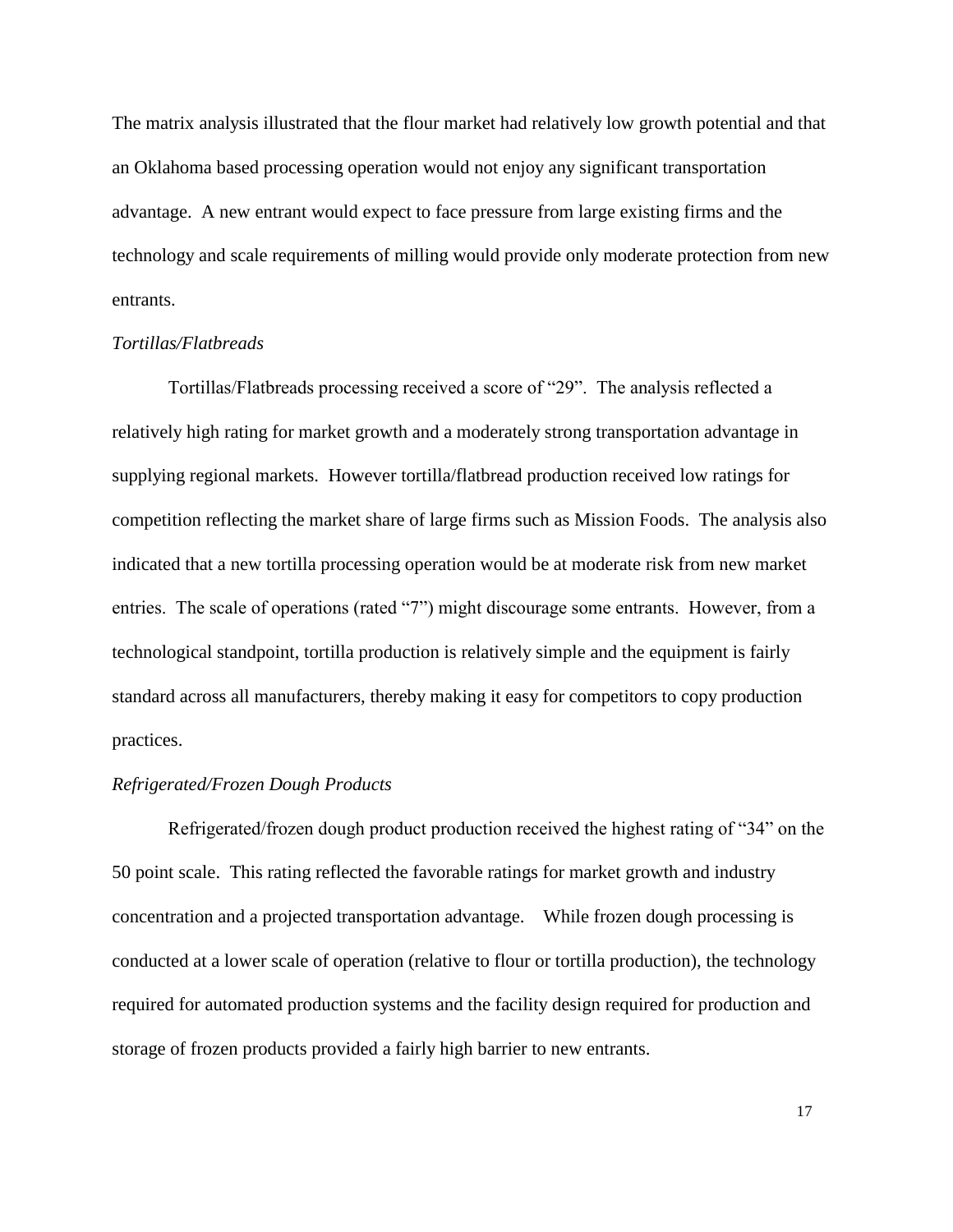### *Specialty Pasta*

Pasta production received a relatively unfavorable overall rating of "20". The ratings reflected the marketing challenges of creating and promoting a new niche product in a moderately concentrated industry. Because pasta consumption is not concentrated in the Southwest, an Oklahoma processing operation was not projected to have a substantial transportation advantage. Even though a prototype HRW pasta would probably incorporate flavorings and spices to alter the pasta's organoleptic attributes, technology requirements did not appear to provide a barrier from new entrants.

#### *Rye Crisp Bread*

Rye crisp bread production received an identical rating of "20" for very similar reasons. The analysis of market growth, competition situation and potential transportation advantages were relatively unattractive. The only indicated advantage of rye crisp bread production, relative to the other products under consideration was that the scale and capital requirements (over \$5 million) for an automated cracker production line would obviously deter additional market entrants.

#### **The Cooperative=s Decision**

Based upon the strategic planning steps taken, the group decided to pursue the frozen dough alternative and proceeded with a detailed feasibility study for a proposed venture. The assessment team felt that this alternative provided ample market opportunities with limited competition (depending upon product categories) in an industry that has experienced substantial growth during the past five years. After assessing available technology the group selected a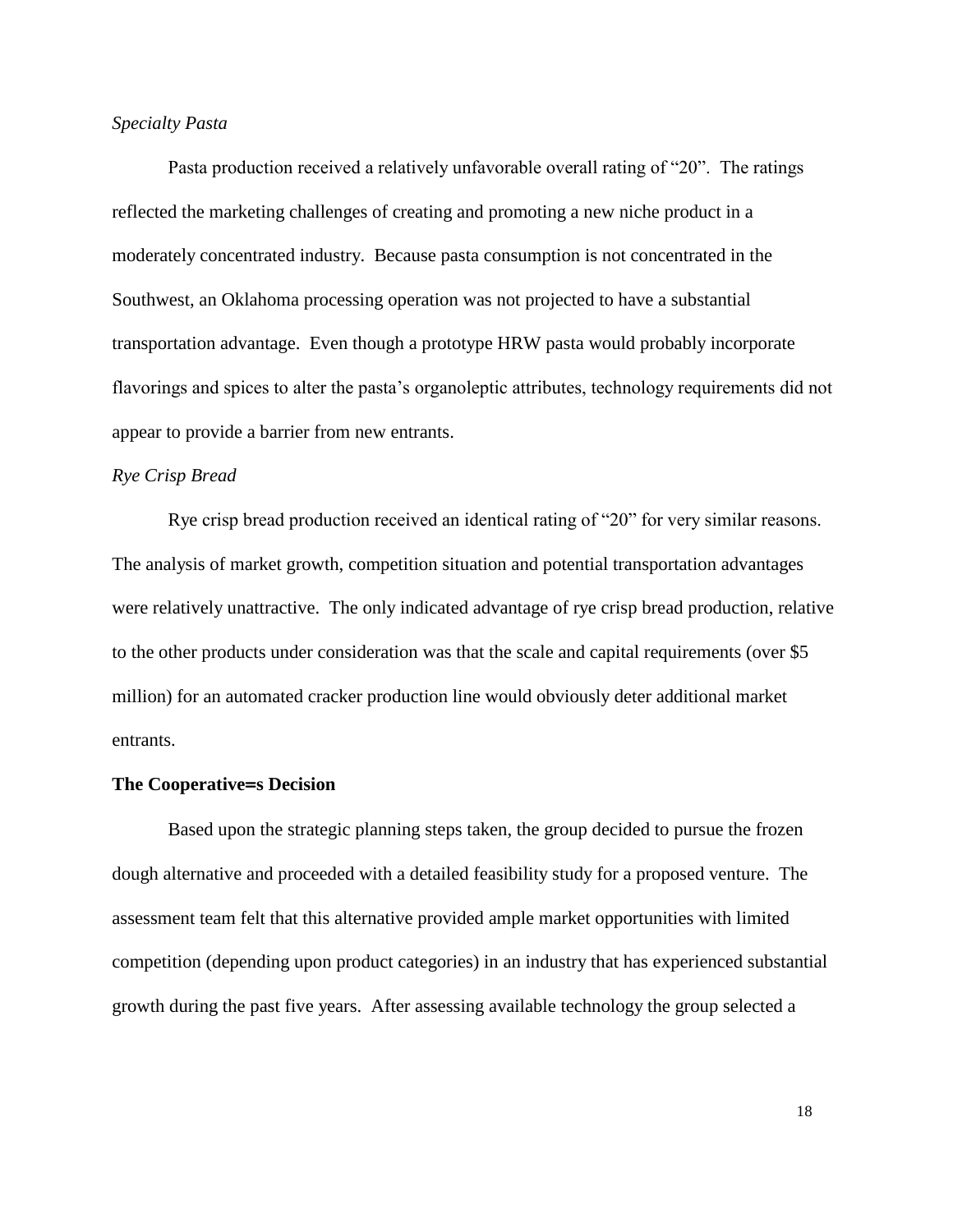processing system and facility layout, then developed a business plan based upon the production of a handful of products perceived as most marketable.

The NGC structure was chosen as the business form for the operation for essentially three reasons: (1) the planning team's members wanted to ensure that the operation would be owned by and utilize the wheat of regional producers, (2) the planning team preferred the one-memberone-vote structure of cooperatives that would prevent a handful of large investors from controlling the business, and (3) both producers and the elevator cooperatives in the region could relate to the NGC structure as a variation of the "traditional" cooperative structure. The cooperative's equity drive (conducted in two offerings) raised just over half of the \$19 million (roughly \$10 million) needed for the operation from over 900 members. These members/owners included both agricultural producers and wheat marketing cooperatives. A government-secured loan was obtained through USDA's Rural Business-Cooperative Service to make up most of the difference.

The cooperative eventually purchased an existing building that was deemed appropriate for their needs and began a pilot-scale processing line in March 2000 while renovations for the full-scale line were being made. Output from the pilot scale facility was initially used to develop market opportunities and obtain processing contracts. After the full-scale plant became operational in September 2000, the pilot facility was designated for product development and small-order contracts.

VAP's achievements suggest that the market segment selection process was effective. Consistent with projections, VAP achieved a small operating profit by the end of their third operating year (FY 2003). The cooperative had net sales of \$4.9 million for the year, and the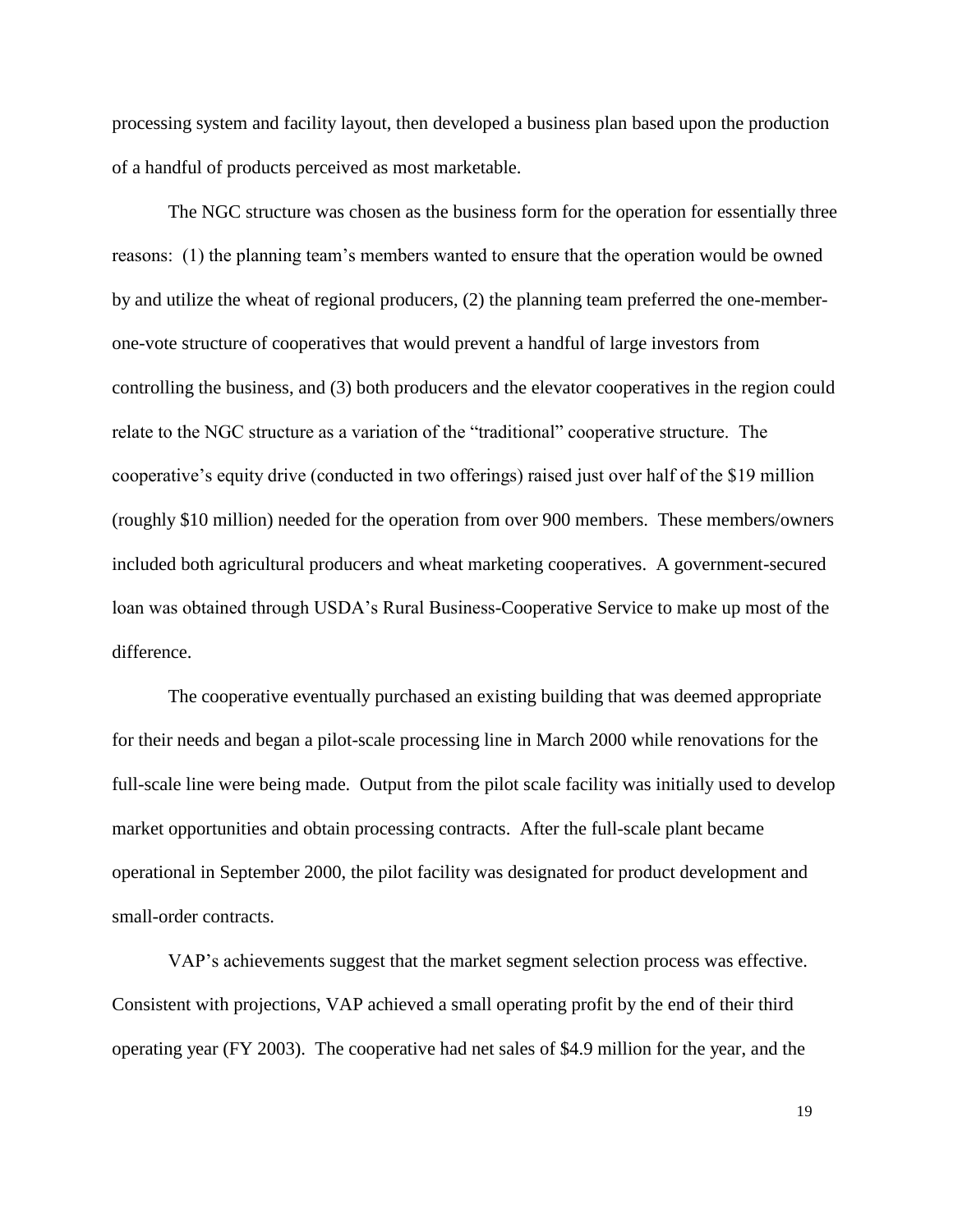recent addition of new clients suggest a considerable sales increase for FY 2004. Frozen dough products currently manufactured and marketed by VAP include self-rising pizza crusts, selfrising cinnamon rolls, filled pastries, baguettes, and croissants.

## **Implications for Other Cooperatives**

The market entry and venture assessment described above is a simplified example of how farmer owned cooperatives and other groups can examine value-added processing possibilities for a variety of agricultural commodities. The specific factors used to assess opportunities will vary according to the organization's geographic location, business environment, financial capabilities, and business goals. The strength of the general matrix approach described in this paper is that it encourages project planners to consider value-added possibilities from several perspectives and to consider possible impacts from existing firms and new market entrants prior to expending limited resources on feasibility studies and business plans.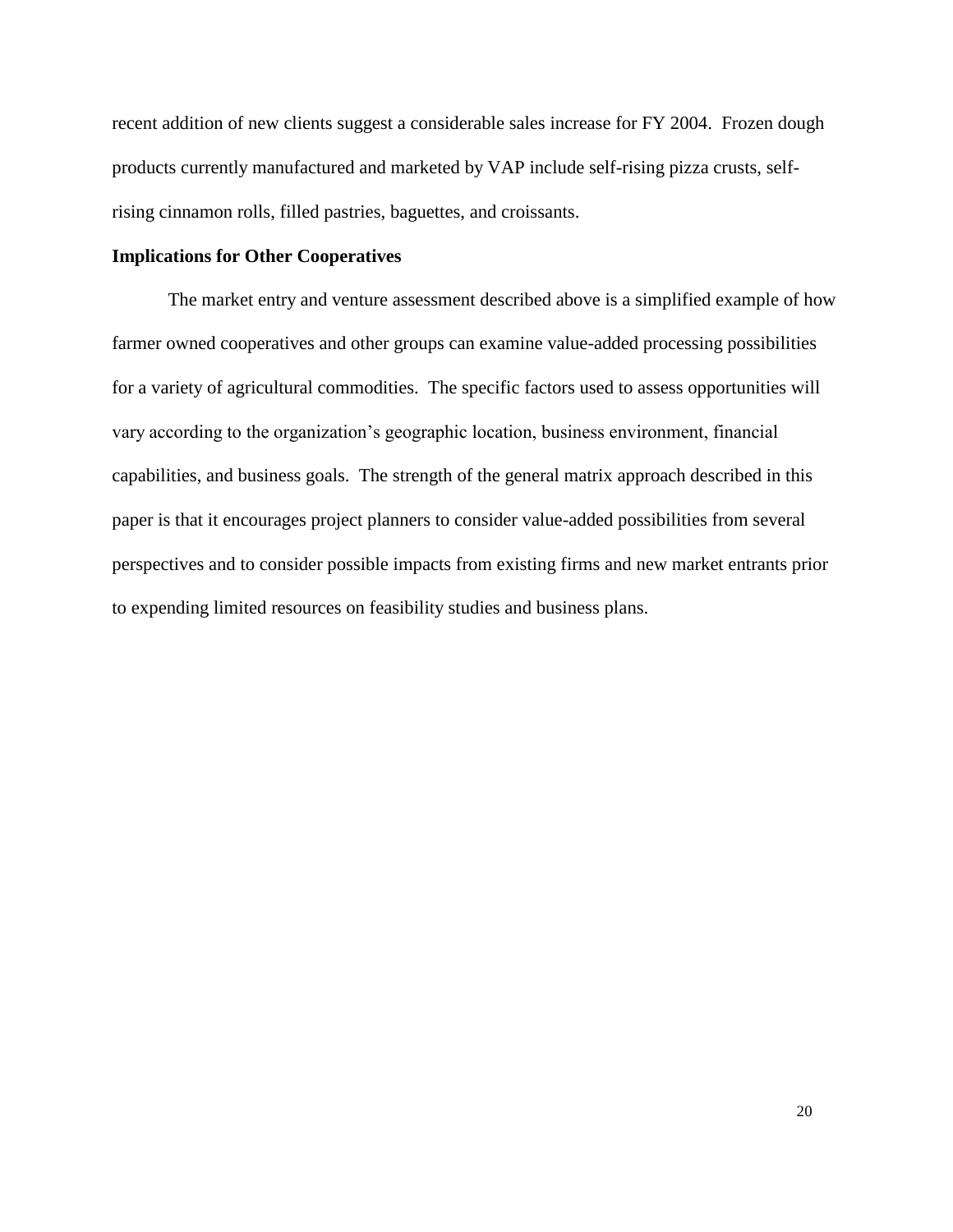### **References**

- Barton, D. "New Generation Cooperatives and Value-Added Strategies." Presentation at the Philip Morris Agricultural Leadership Development Program, Nashville, TN, March 6, 2001.
- Cook, M. L. AThe Future of U.S. Agricultural Cooperatives: A Neo-Institutional Approach.@ *American Journal of Agricultural Economics* 77(December 1995):1153-1159.

Demetrakakes, P. AFarmer=s Market.@ *Food Processing* 77,8(August 1998):20-24.

- Egerstrom, L. *Make No Small Plans: A Cooperative Revival for Rural America*. Rochester MN: Lone Oak Press, 1994.
- Faridi, H., and J.M. Faubion. AWheat End Uses Around the World.@ Presentation to the American Association of Cereal Chemists, St. Paul, MN, 1995.
- FIND/SVP. *MarketLooks: Frozen and Refrigerated Dough Products*. FIND/SVP MarketLooks Report ML0004, February 1997a.

FIND/SVP. *MarketLooks: Pasta*. FIND/SVP MarketLooks Report ML0007, February 1997b.

- FIND/SVP. *MarketLooks: Tortillas*. FIND/SVP MarketLooks Report ML0183, February 1997c.
- Gerber, Allen. Ed. AThe Practical Approach to New Generation Cooperatives: An Exchange of Cooperative Experience." Minnesota Association of Cooperatives, St. Paul Minnesota, 1996.
- Gorton, Laurie. "Unconventional: Drayton Enterprises Pioneers Pre-proofed Frozen 'Old World' Bread." *Baking and Snack* 20,1(Jan. 1998):18-24.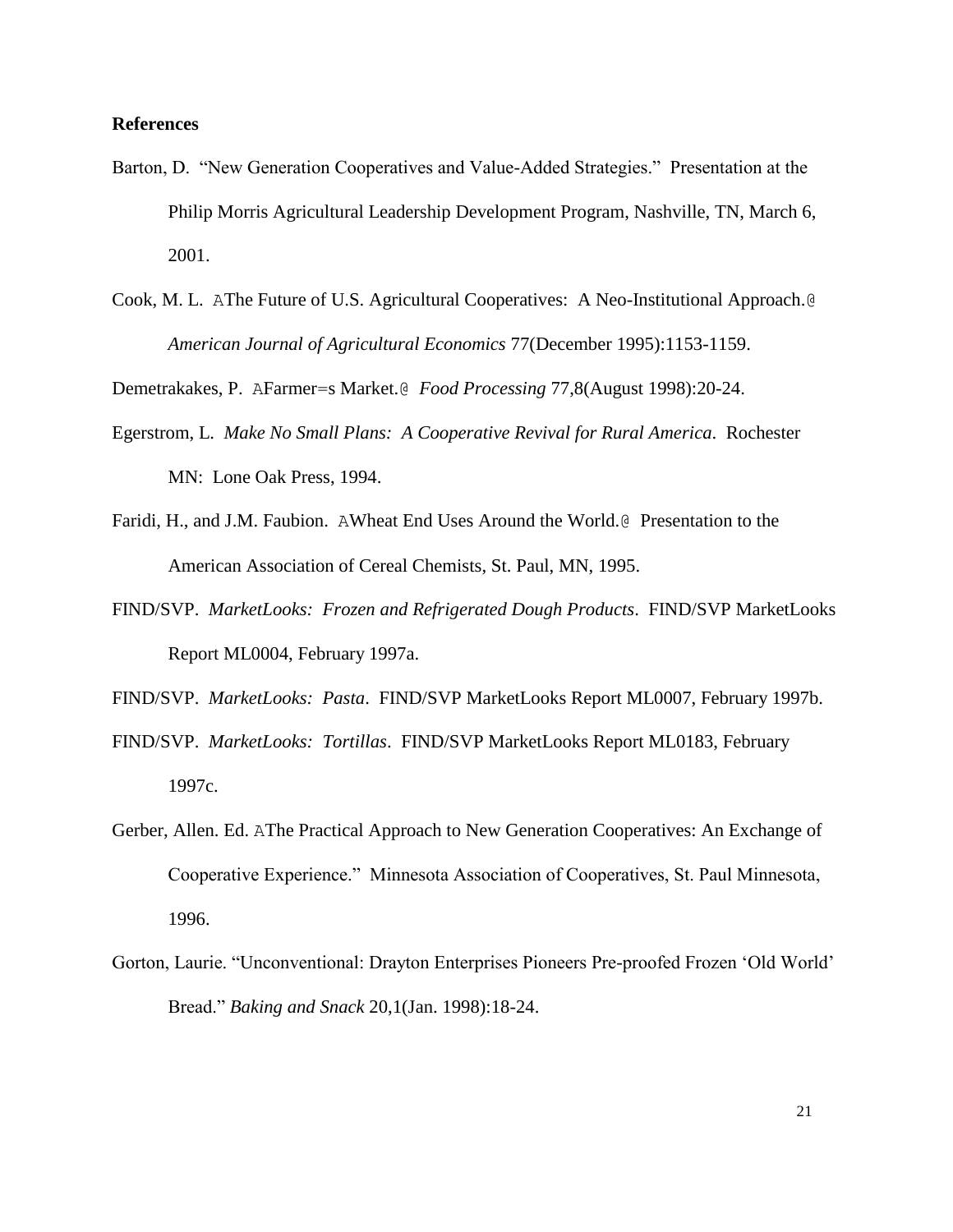- Harris, A., B. Stefanson and M. Fulton. "New Generation Cooperatives and Cooperative Theory." *Journal of Cooperatives* 1996 (15-20).
- Lou, J. and W.W. Wilson. AValue-Added Wheat Products: Analysis of Markets and Competition.@ Agricultural Economics Report No. 386, Department of Agricultural Economics, North Dakota State University, April 1998.
- Oklahoma Department of Agriculture and USDA National Agricultural Statistics Service, AOklahoma Agricultural Statistics,@ USDA-NASS, various issues (1990-1996).

Oklahoma Department of Commerce, ACurrent Business Report,@ Oklahoma, 1996.

- Patrie, W. "Creating 'Coop Fever': A Rural Developer's Guide to Forming Cooperatives", Service Report 54, Rural Business Cooperative Service, USDA 1998.
- Porter, Michael E. *Competitive Strategy: Techniques for Analyzing Industries and Competitors*. The Free Press, New York, 1980, p 220.
- *Prairie Grains Magazine*. AUSWP to Enter Frozen Dough Business.@ Issue 10 (November 1997), http://www.smallgrains.org/Springwh/Nov97/USWP.htm.
- Stefanson, B., M. Fulton and A. Harris. "New Generation Cooperatives: Rebuilding Rural Economies." Centre for the Study of Cooperatives, University of Saskatchewan, Sept. 1995.
- Stefanson, B., M. Fulton. "New Generation Co-operatives: Responding to Changes in Agriculture." Centre for the Study of Co-operatives, University of Saskatchewan, Sept. 1997.
- Thyfault, C. ADeveloping New Generation Co-ops: Getting Started on the Path to Success@ *Rural Cooperatives* 63,4(Aug 1996):26-30.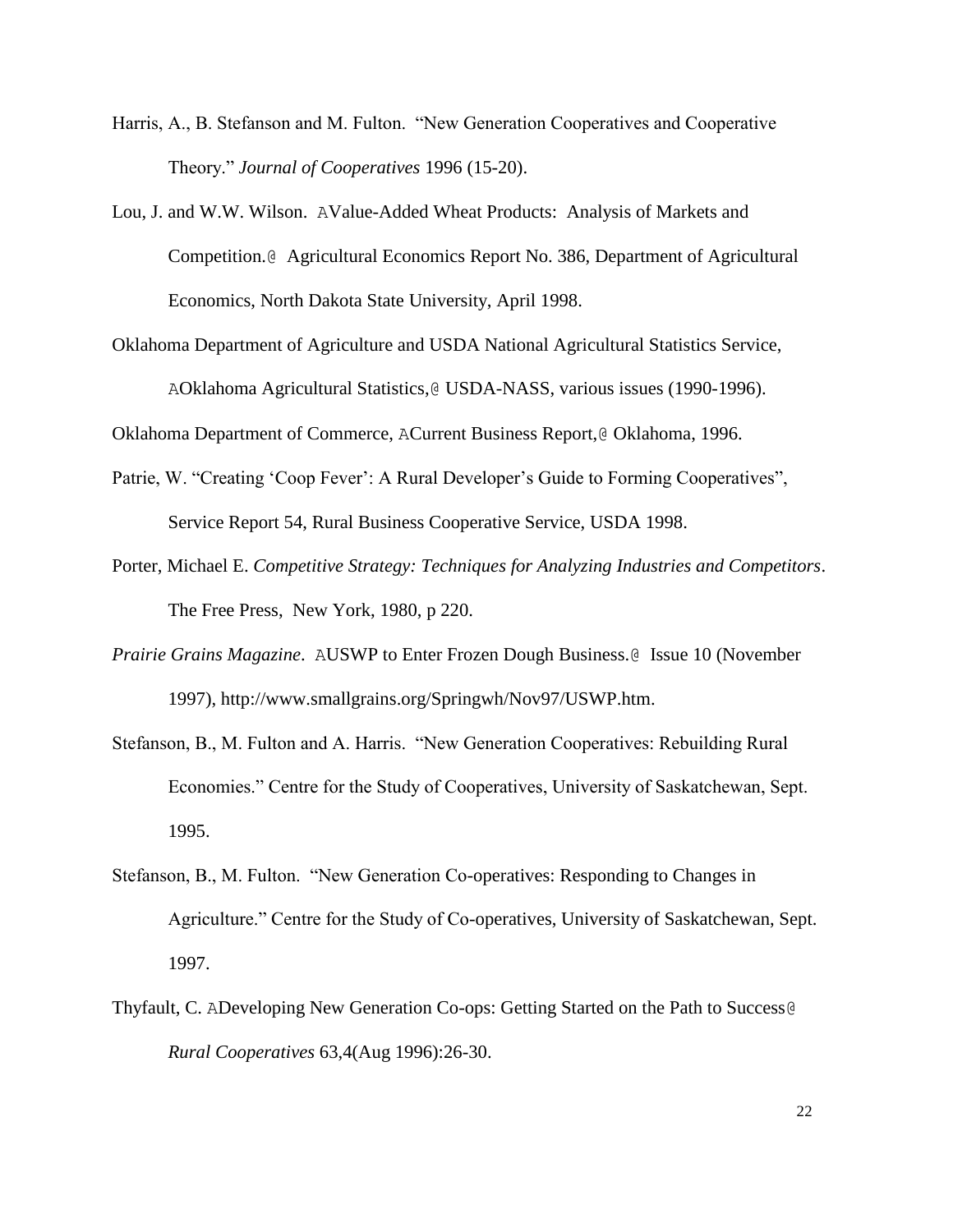- Torgerson, Randall. AA Critical Look at New Generation Cooperatives.@ *Rural Cooperatives* 68,1(2001):15-19.
- Tortilla Industry Association. *1996 Tortilla Market Research Study*. http://www.tortillainfo.com, 1998.
- U.S. Department of Commerce, Bureau of the Census. *Annual Survey of Manufactures*, 1990- 1996 issues. Washington, D.C.: U.S. Government Printing Office, 1992-98.
- U.S. Department of Commerce, Bureau of the Census. *Manufacturing Profiles: 1996*, MP/96, U.S. Government Printing Office, Washington, D.C., 1998.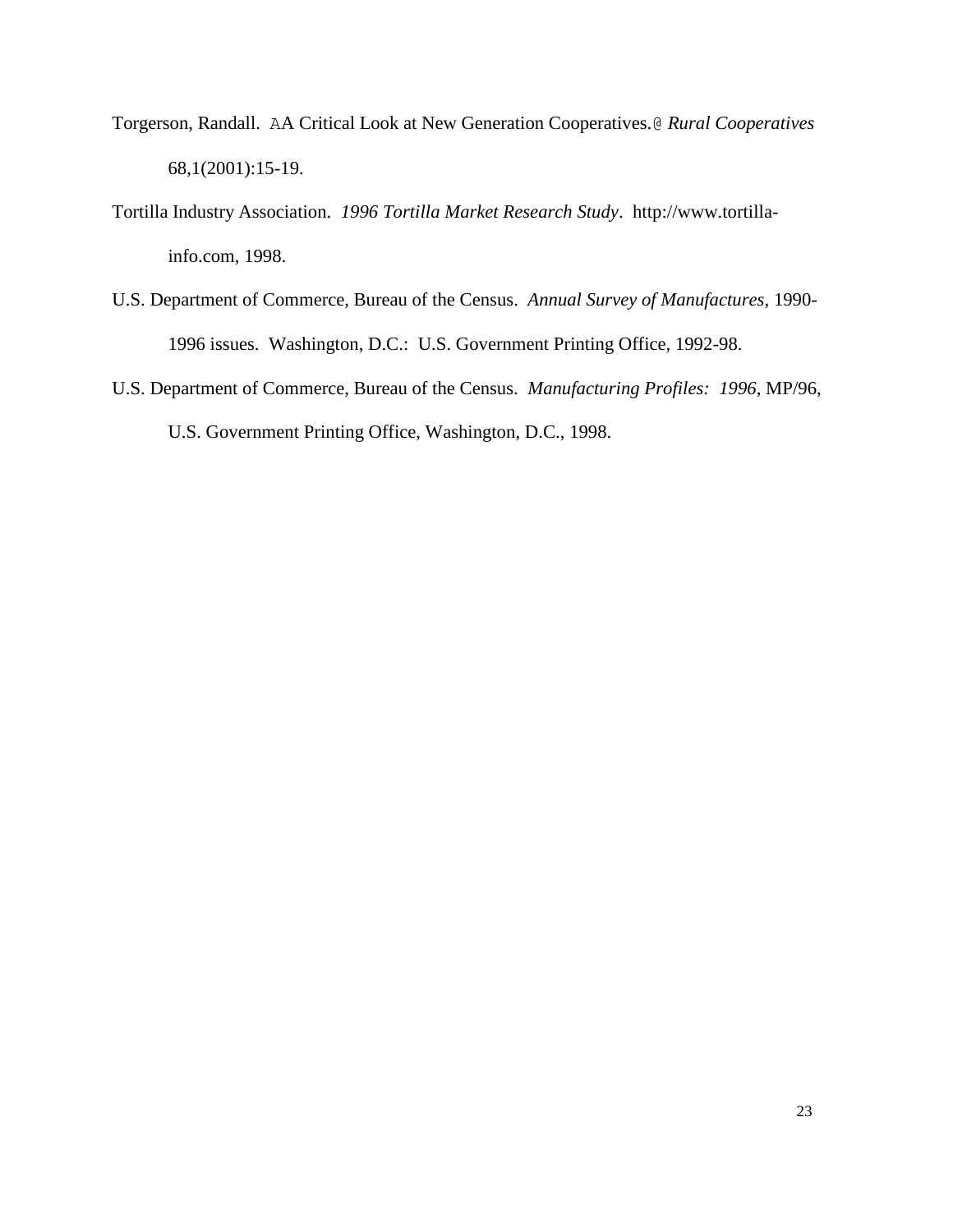|                                      | <b>Selected Factors<sup>a</sup></b>  |                                                |                                                |                           |                                         |                              |
|--------------------------------------|--------------------------------------|------------------------------------------------|------------------------------------------------|---------------------------|-----------------------------------------|------------------------------|
| <b>Products</b> <sup>b</sup>         | <b>Market</b><br>Growth <sup>c</sup> | <b>Technology</b><br>Requirements <sup>d</sup> | Scale/<br>Capital<br>Requirements <sup>e</sup> | Degree of<br>Competitionf | <b>Market</b><br>Proximity <sup>g</sup> | <b>Total</b><br><b>Score</b> |
| <b>Commodity</b><br><b>Flour</b>     | 3                                    | 5                                              | 5                                              |                           | 3                                       | 17                           |
| Tortillas/<br><b>Flatbreads</b>      | 7                                    | 3                                              | 7                                              | $\overline{4}$            | 8                                       | 29                           |
| Refrigerated/<br><b>Frozen Dough</b> | 7                                    | 8                                              | 4                                              | 7                         | 8                                       | 34                           |
| <b>Specialty Pasta</b>               | 3                                    | $\overline{4}$                                 | 6                                              | $\mathfrak{Z}$            | $\overline{4}$                          | 20                           |
| <b>Rye Crisp</b><br><b>Bread</b>     | $\overline{2}$                       | 3                                              | 8                                              | $\overline{4}$            | 3                                       | 20                           |

| Table 1: | Matrix of Value-Added Wheat-Based Products and Factors Influencing the Feasibility of Processing |
|----------|--------------------------------------------------------------------------------------------------|
|          | <b>Opportunities for an Oklahoma Wheat Producer Cooperative.</b>                                 |

<sup>a</sup> These are not the only factors to be considered in evaluating value-added alternatives, just ones utilized for this example.

<sup>b</sup> These products serve as examples of value-added processing alternatives considered by the wheat producer cooperative in question.

 $\degree$  1=declining, 3=slight, 10=very good.

 $d$  1=low/copyable, 10=high/unique (a product-relative assessment).

<sup>e</sup> Necessary size and cost to develop a cost-competitive plant. 1=\$240 million, 5=\$20 million, 10=\$100,000.

<sup>f</sup> Based upon local/regional competition with Northwest Oklahoma. 1=few/strong competitors, 10=many weak competitors.

<sup>g</sup> Based upon access to large consumer markets, taking into consideration product perishability and transportation costs. 1=no advantage, 10=big advantage.